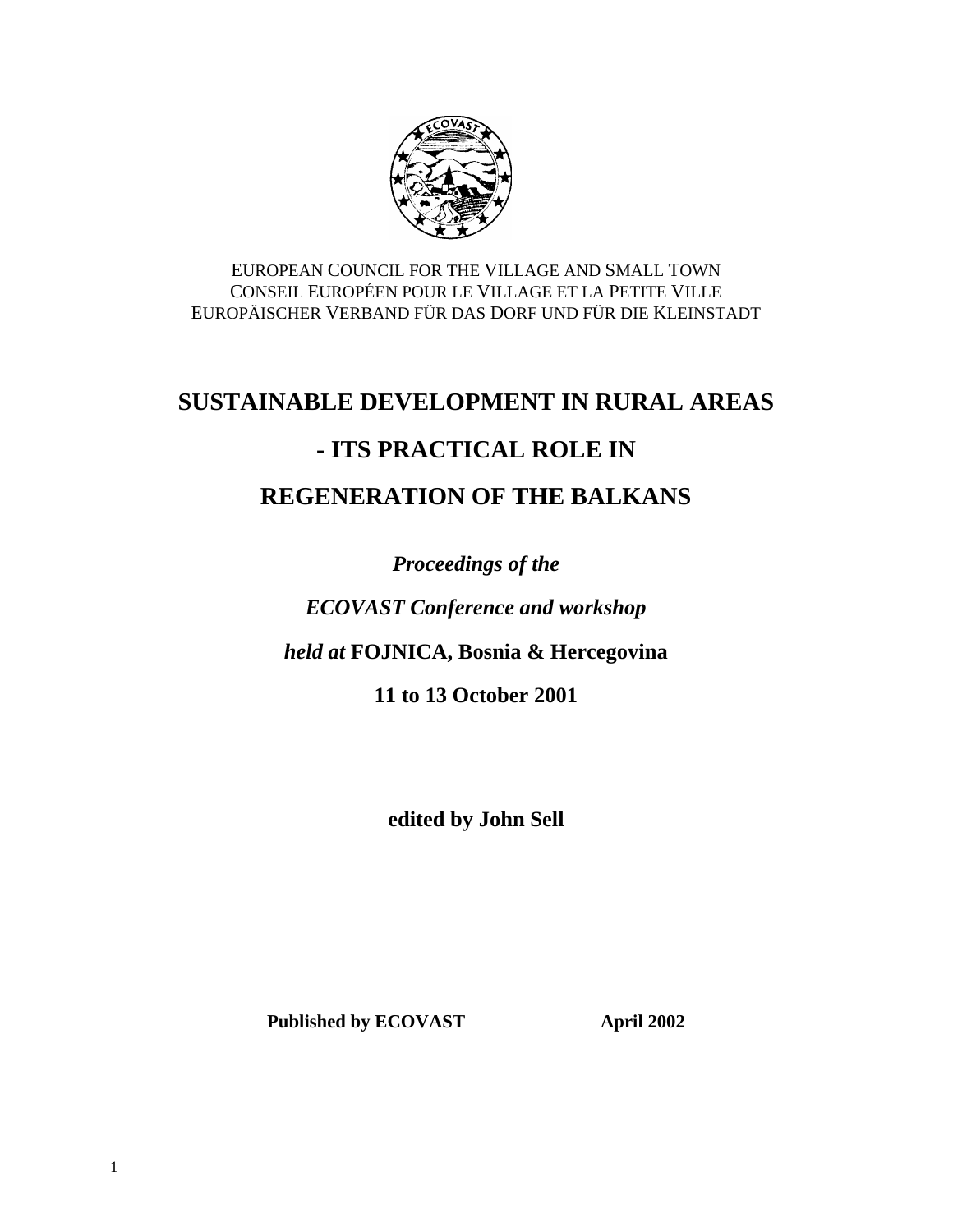#### **Introduction to the Conference**

#### **Location**

88 people from Bosnia & Herzegovina, Yugoslavia, Croatia, Great Britain, Germany, Norway, Slovakia, Slovenia, Sweden, Belgium, Austria, France attended the conference and took part in the workshops.

The conference took place in the Hotel Reumal, a physio-therapeutical rehabilitation centre open to the public as a spa.

Fojnica is a small town of approximately 6000 inhabitants on the river Fojni\_ka, north-west of Sarajevo at the head of a road leading only into the mountains.

The town has a very small mosque from the 15th century and an ugly one from the 1930s. Towering above the town is a badly restored Franciscan monastery from the 19th century with poorly designed new additions.

Traditional houses can be found around the old mosque. Many of them have the remains of tiny individual mills where the river runs through the town. A big Ottoman period house stands empty and is in danger of collapse through neglect; next to it a large concrete framed building is sited insensitively.

There are many cemeteries with very old turban tombstones in the Ottoman manner.

A sawmill offers 300 places to work, the rehabilitation centre 400, shops and cafés some more but 1700 people are unemployed. There are some small signs of war damage but this is not an area that was badly affected physically by the war and there are indications that reconciliation is taking place in the town.

At the end of the town is a well-kept, widely popular fish-restaurant.

In the mountains immediately behind the town are innumerable springs and watercourses - almost every house in the town might have its own fountain – not despoiled by industry, pure nature with brown bears and wolves, berries and mushrooms; a hiking paradise, wide open spaces, some grazing cattle.

High in the mountains a former guest house of the forest administration is now nicely laid out with an open air grill and higher still an idyllically sited lake.

The ecological society of Fojnica developed a project for ecological education at different schools with finance for one year only. The project cost is 6000 Convertible Marks (KM) a year.

#### **Aims and Objectives of the conference**

To develop a methodology for local rural development intended to:

- Enhance and stimulate development at the local level
- Improve inter-ethnic relations in specific locations
- Encourage the return of refugees
- Develop civil society and democracy at the local level
- Explore the role of cultural heritage as a tool for reconciliation and as a social and economic asset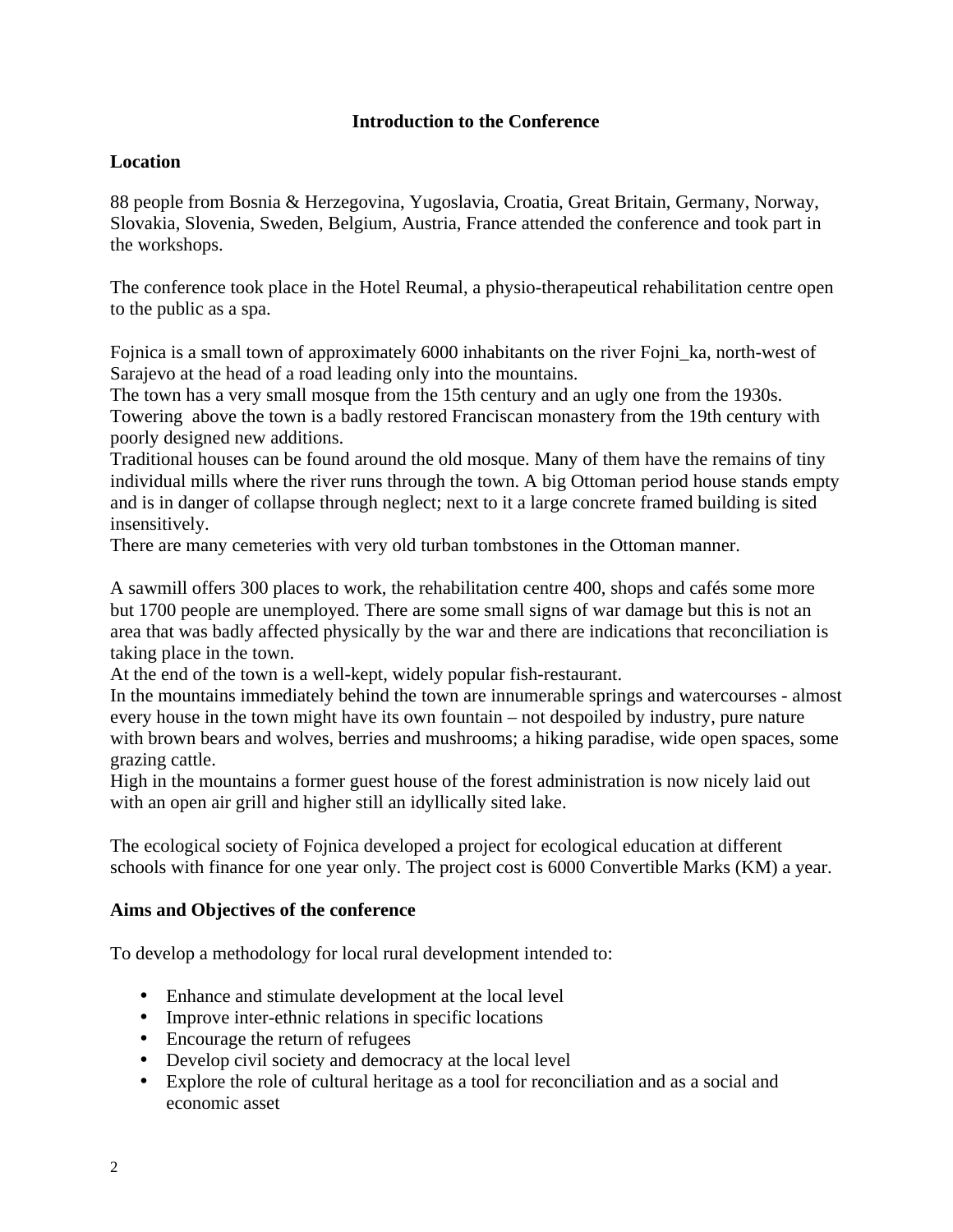The conference set out to use well-tested methods of inter-disciplinary team working, bringing local people together and local and international experts to:

- Transfer knowledge and experience gained in rural development programmes throughout Europe through the activities of the European Council for the Village and Small town (ECOVAST)
- Investigate the economic, social and cultural possibilities of specific localities
- Build on existing initiatives at the local and regional level such as the ISCOMET Network for Democracy, Human Rights and the Protection of Persons belonging to Ethnic and Religious Minorities in South-Eastern Europe and the TEMPUS Project in Bosnia and Hercegovina
- Build models for the return of refugees and the encouragement of civil society at the local level
- Explore the role of the rural heritage as a tool for reconciliation

# **The Conference programme**

**Working groups.** After an initial plenary session describing the aims and objectives of the conference, the delegates broke out into 3 working groups dealing with 3 specific topics:-

Rural architecture and heritage

Rural development

Tourism

The purpose of these working groups was to enable delegates to understand the particular relevance of their own expertise, knowledge and experience to the problems of the area in preparation for the study tours.

**Plenary session.** The main plenary session was intended to give all delegates a background to the region and to show development models from the experience of others. The six lectures covered the following topics:-

- Professor Silvo Devetak described the 1999 Stability pact and its provisions for the protection of minorities, human rights, promotion of economic development and the development of democratic structures. He pointed out the difficulties arising from intolerance and political manipulation and the overload of government resulting from the Dayton agreement.
- Angus Fowler, president of ECOVAST, gave examples of how non-governmental organisations can play a significant part in building civil society. He described how, on an international level, the relationship between the state and citizen's organisations is changing and described the way in which this experience is changing from his own particular experience in Hessen and Berlin-Brandenburg in Germany.
- On a completely different scale, Jany Hansal described the DESA initiative. An organisation for refugee women of all nationalities in the Dubrovnik region which had been effective in re-establishing their self-esteem and self-confidence through a series of specific projects to develop skills and increase their incomes.
- Aida Daidzic described obstacles in the way of building a civil, democratic society in BiH. She spoke of the long history of civilisation in Bosnia, its specific multi-cultural character and history of tolerance. She showed the effect of the war on that civilisation and outlined the reasons why reconstruction is so slow.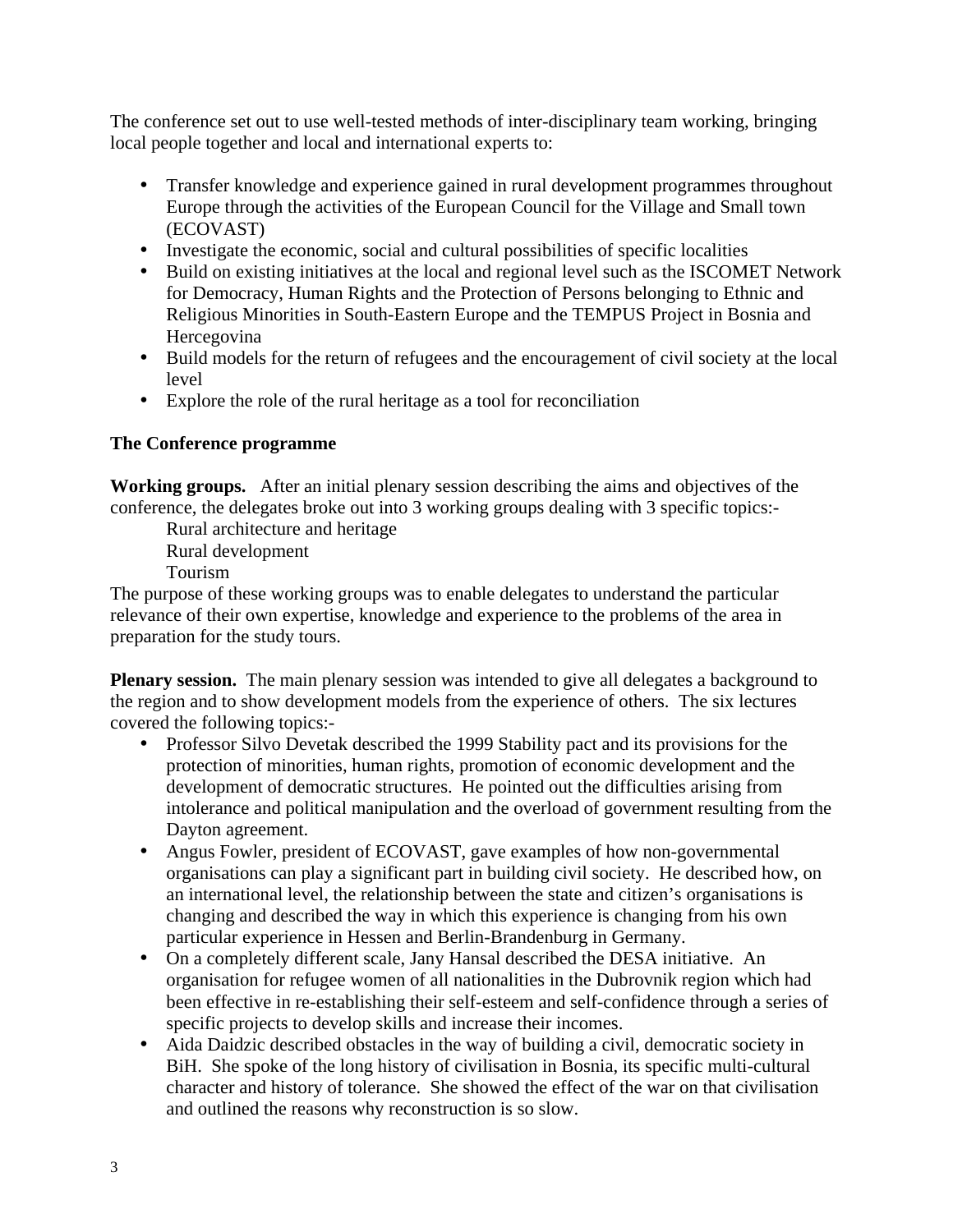- Fabrice de Kerchove explained the involvement of the King Baudouin Foundation in the region and its programmes for promoting inter-ethnic relations and the cultural heritage as well as its specific projects for children and young people in need.
- Professor Michael Dower set out the questions that need to be answered if local initiative is to be harnessed for rural development and went on to describe the specific problems likely to be encountered in BiH. But he also pointed out the sorts of opportunities which BiH might be able to take advantage of.

**Study tours.** Three study tours were arranged, one in Fojnica itself, one to the medium-sized town of Travnik in Central Bosnia and one to the very rural community of Rama on the border of Bosnia and Hercegovina. Each study tour was led by a local and an international expert acting as moderators and was set the specific task of trying to understand the nature of the place they were visiting, assessing its strengths and weaknesses, looking for the opportunities available to local people and those problems which needed to be overcome and preparing specific proposals for short, medium and long-term actions for the development of the community.

**Conclusion.** At the final plenary session, the findings of the three study groups were presented to the conference as a whole and synthesised by Professor Michael Dower.

The reports of the three study groups and the texts of the keynote speeches follow this introduction. In order to retain the international diverse flavour of the conference these texts are reproduced as presented by their authors with only minor editing.

#### **Results of the Conference**

In many ways, the most important result of the conference was to bring together a group of people with common knowledge and skills to share their views and experiences. The main disappointment was that the events of September  $11<sup>th</sup>$  significantly reduced the level of international participation. A number of the contacts made at the conference have subsequently been followed up on an individual basis; for instance, direct contact has been established between ISCOMET and local non-governmental organisations in central Bosnia; a number of the young people present at the conference have been invited to the Youth Heritage Forum to be held in Dubrovnik in May 2002.

We hope and believe that some of the ideas and methods described at the conference will be taken up locally. The difficulty here is to measure any specific results, but a Bosnia ECOVAST group is in the process of being formed and will be able to act as a link between local and international activity in the future. Specific proposals for co-operation are being developed to encourage rural and heritage tourism in Bosnia.

## **Dissemination of Results**

At the end of the conference interviews were given for use on two national radio stations – Radio BiH and Radio Federacija. Interviews were also given to the local paper and the national daily, Oslobodenje.

A report of the conference was made in ECOVAST News and sent to ECOVAST members throughout Europe. This report is being sent to all those attending the conference as well as relevant government departments within BiH, UNESCO and the Council of Europe.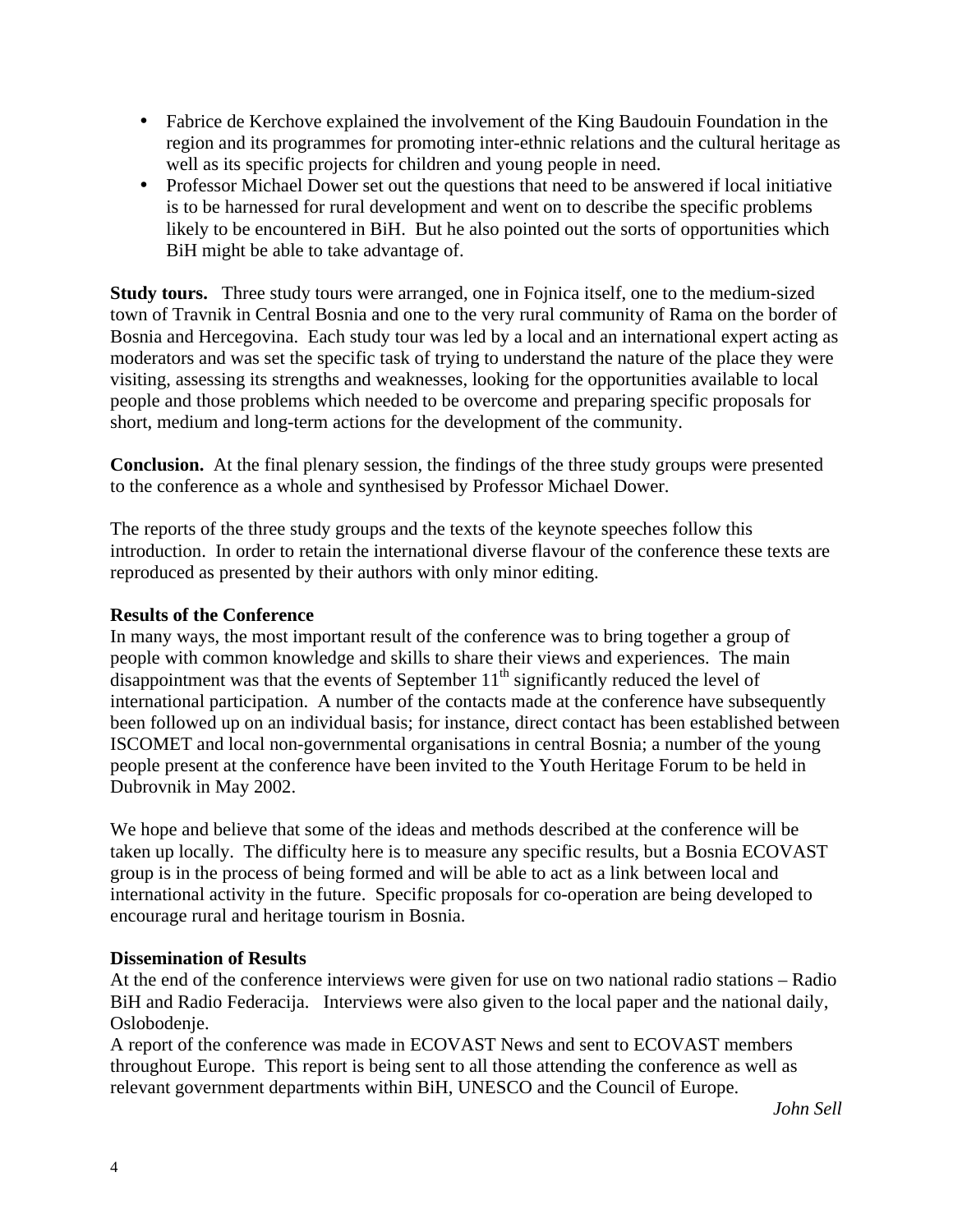## **WORKSHOP REPORT AND STUDY VISITS**

#### **RAMA working group**

#### **1.0. Plan of the trip**

Zapadno – hercegova\_ki kanton (West – Herzegovina Canton) Op\_tina Rama – Prozor (Community Rama – Prozor)

#### Itinerary:

- Prozor
- Stop at the gas station Biser
- $\pm$ it small peninsula
- house of the host Ante Filipovi\_, his friends and neighbours Franciscan monastery House of peace – host Fra Mato Topi\_
- "Ramska ku $a$ " lunch at the house
- "Kod babe Janje" restaurant, owner Ivo Dole

#### **2.0. Visiting card of the Rama-Prozor Community**

#### **2.1. Geographical – Natural Conditions**

- beautiful cultural landscape rich with forests, meadows and lakes
- half Mediterranean, half continental climate
- One part of Rama community belongs to Bosnia and has continental climate, the other part of the community belongs to Hercegovina, and is under influence of the sub-Mediterranean climate.
- This region is a mixture of features of Bosnia and Herzegovina.
- Winters are cold, and there is a lot of snow on surrounding mountains.
- Summers are hot.
- Radu\_a mountain is about 2000 meters high.
- Rama region is a geographical and cultural bridge between Bosnia and Herzegovina.

#### **2.2. Energy sources:**

- sun.
- wind
- bio-mass
- water
- firewood

#### **2.3. Natural sources**

- wild animals: rabbits, foxes, wolfs, bears, wild boars, ducks, other birds and fished
- plants: different trees, different endemic plants, very important source of herbs, mushrooms and other nutritive vegetation.
- live stock, crops and domestic products: goats, pigs, sheep, cattle, plum, apple, grapes, honey, sheep products, etc.
- natural materials: stone (quarry), timber
- water: reservoir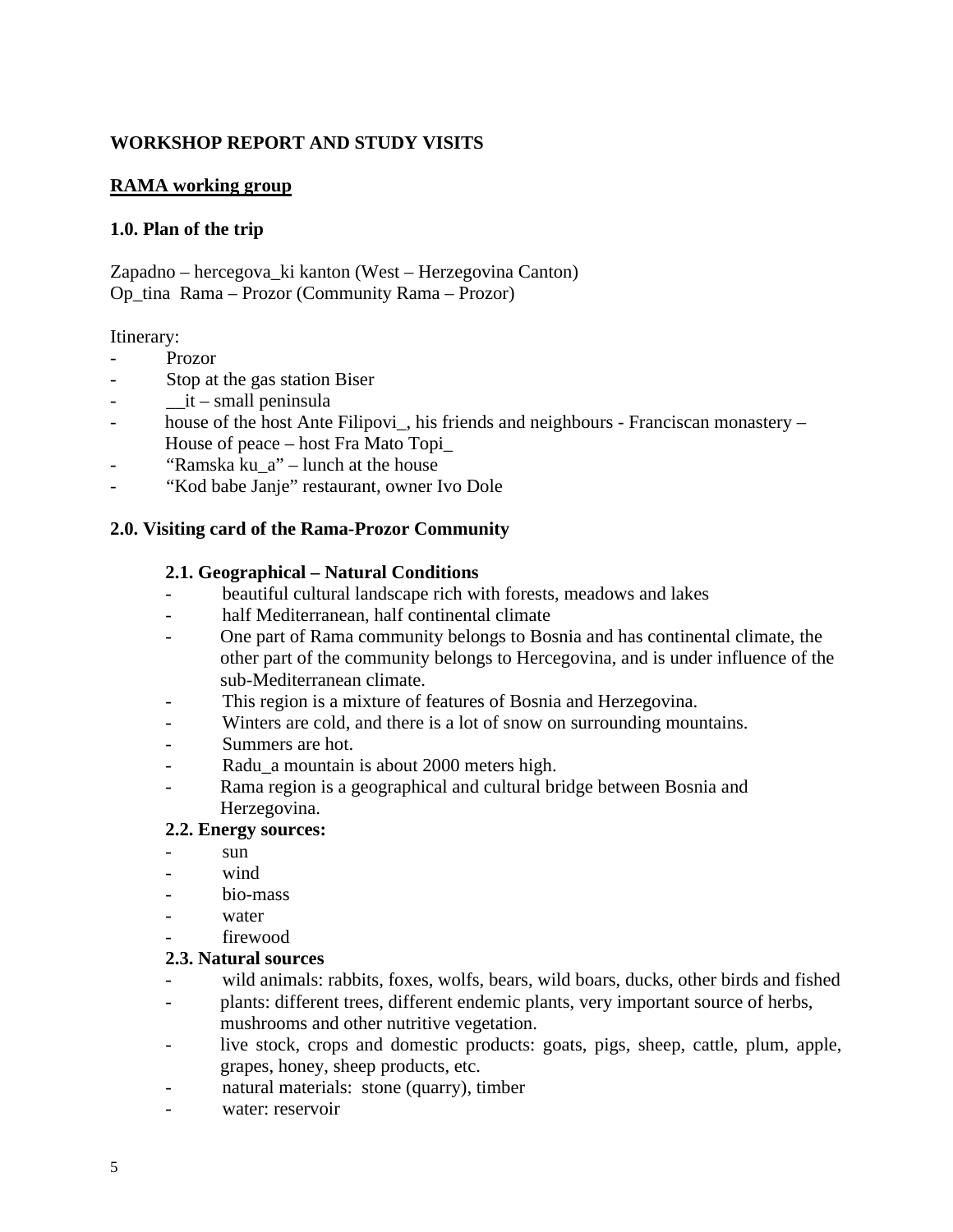#### **3.0. Social structure**

- 16.000 citizens
- 75% Croats, and 25% Bosnians. No Serb population.
- high birth rate (influence of the church)
- high percentage of people are working abroad from each family at least one person is working in Germany
- 50% of citizens live on outside (foreign) pensions
- Interethnic relations (Croats, Bosnians) are very good, and 80% of the pre-war Muslim population returned to their homes in the last years.
- In the industrial plants (two still existing textile factories, metal factory, some electro industry) only 10% of the pre-war employed labour force kept their job till today. This shows a sharp decline in industrial activity – a lot of activities are being transferred to Zagreb.
- Quarry "Gradina" is under privatisation, so it is not known how many workers will be employed there in the future.
- The only real source of work is the hydroelectric power plant.
- There are several schools like Gymnasium, and Secondary School of Economy, but very small number of young people can find job in the Rama region after they finish the school (approximately 10%).

#### **4.0. Weaknesses**

- Lack of self-confidence of local population
- Lack of self-initiative people are used to depend on foreign aid.
- Bureaucratic procedures are impeding many local initiatives. Administrative structure of BaH is imposing many obstacles to local initiatives.
- Improper structure of education is present.
- Distance from the market is evident.
- Roads are poor.
- Lack of water supply and sewerage.
- Water level in the lake changes very often, and it is difficult to use it in tourism.

#### **5.0. Short-term recommendations – six months period**

Short-term recommendations focus on the following three fields of actions:

- Public participation process: the role of the local radio in raising the selfawareness of the local population. Radio is very cheap and simple to use. Cooperation with local schools is essential. Self-identity has to be built up.
- Organising effective local development association: perhaps the existing local tourist organisation could take over a role as a local development promoter, to stimulate production of locally value-added products (consumption of local resources, the use of local labels and local products – bread, meet, cheese, spirits (rakija); to produce the necessary promotion material; to stimulate and co-ordinate particular actions of local groups (self-initiative actions).
- To prepare a local spatial development plan: it is of vital importance to prepare a strategic development vision for the local area, the accordance of the local population is necessary if the plan is to be implemented successfully. The strategic plan is very important to prepare if substantial development process is being envisaged. The plan for new water and sewage system can be instrumental in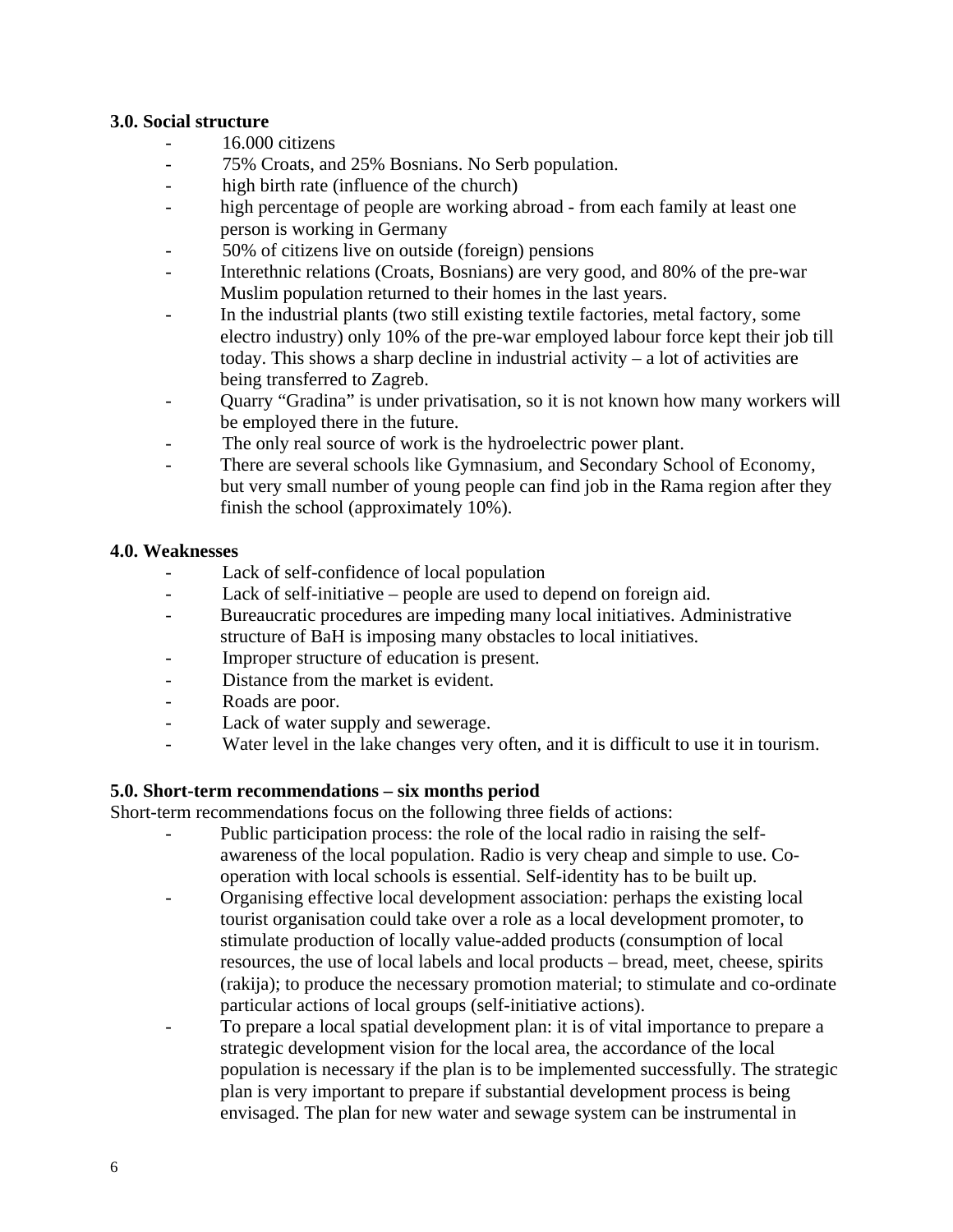directing development in a desired way. The strategic plan represents a base for the preparation of a scheme for seed funding and other investments.

**Particular Note:** Development of rural areas is a very slow process, and quick victories are not possible. Short-term plans should present only a start for the strategic preparation for the longterm development.

## **6.0 Long-term recommendations:**

Long term recommendations follow the objective of achieving sustainable model of development, which will take into account social, economic and environmental factors of local area. Some of the recommendations in this regard could be defined for the following areas:

A. Social structure:

- the population structure has to be stable, properly growing and balanced in age
- $\blacksquare$  it is necessary to create conditions for young people to stay in the area
- $\blacksquare$  it is necessary to take care for the balanced development of settlements the planning of water and sewage system can serve to direct this development in order not to pollute the environment
- $\blacksquare$  targeted education: (e.g. catering school etc.) all in the sense of preserving local cultural identity

B. Economy:

- to strengthen basic and diversified economic basis. Potential priority fields: agriculture, processing, manufacturing, craft – all activities that can contribute to the added value of local production;
- $\bullet$  tourism is a very volatile activity and can not represent a basis for local economic development. It is to be developed as a supplementary economic activity – priority to be given to eco-tourism and the development of the system of support services;
- **agriculture:** modern and diversified agricultural production: bio-products, high quality homeproduced food and beverages.
- **IDED** diversified economic activities can be oriented on: cultivation and processing of endemic plants and herbs, production of building material (stone), production of quality souvenirs;
- **IDED** improvement of infrastructure: traffic connections, communication networks, electrification, water and sewage plumbing
- to attract investment from local people living abroad
- $\blacksquare$  to attract foreign aid for specific projects

C. Environment

- ß to stabilise the level of water in the accumulation lake at least during 3 summer months in order to enable exploitation in tourism;
- $\blacksquare$  introduction of a special tax for landscape
- $\bullet$  to stimulate ecological projects protection of the lake, plants, trees
- $\blacksquare$  to attract foreign aid for specific projects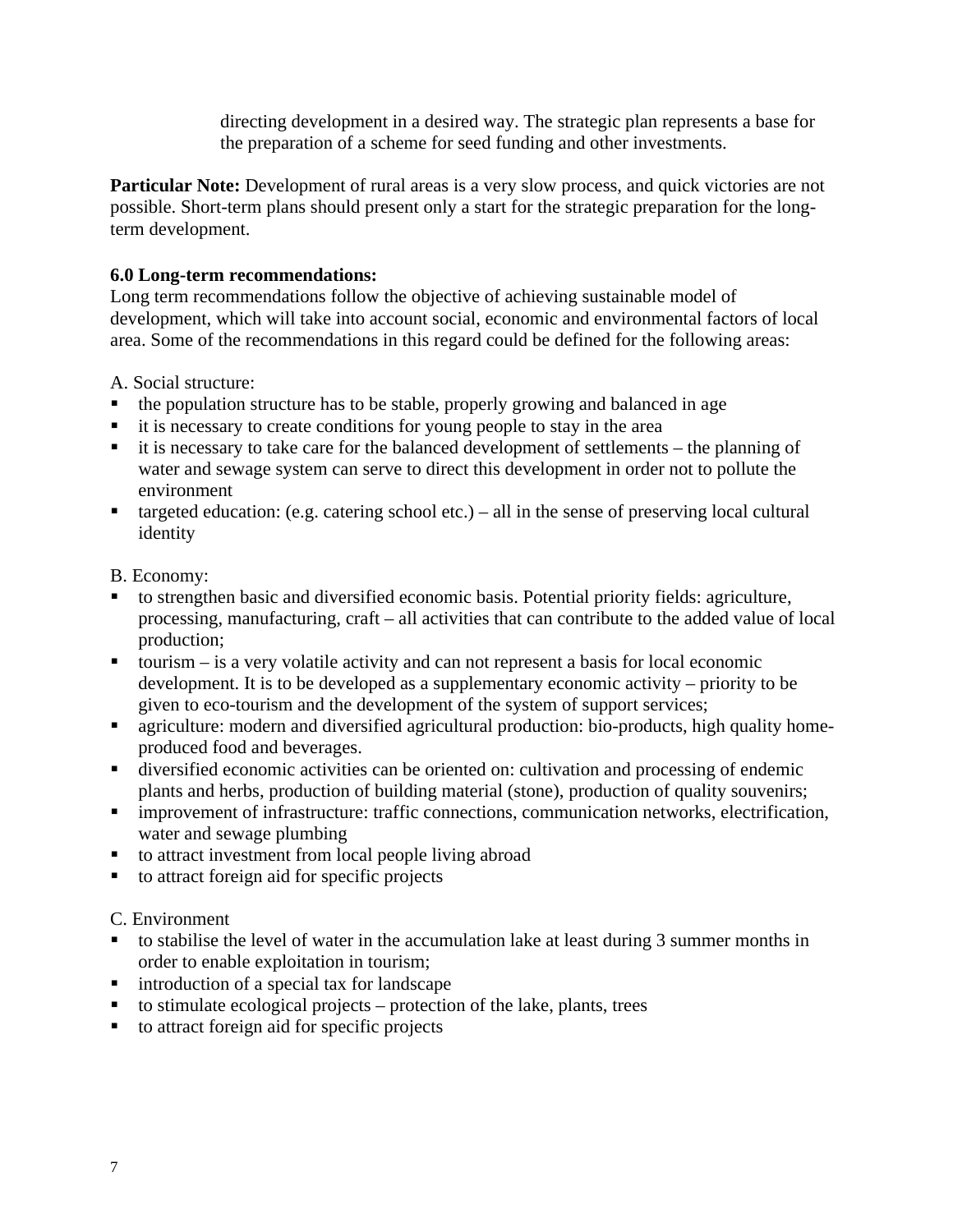**Special Note:** Outside experts with their valuable knowledge and experiences should be invited to help in close cooperation with local community in preparing strategic plans and actions Rama-Prozor.

#### **Fojnica working group**

#### **Description of study day**

Our study group was guided around the town by the former Mayor of Fojnica, Mr. Hamza Salihagi\_. The first part of the tour was a presentation by Mr. Salihagi\_, introducing the work of the Ecological Society of Fojnica. This explained how the NGO had been established two years ago and now boasted a membership of over 400. In its own words, the…"main purpose of this society is to insure quality of life in urban and rural milieu, raising of ecological culture, consciousness of inhabitants (especially young ones), and observing and including in global efforts of preserving of nature in area of Fojnica".

Having then seen a video outlining the NGO's main area of concern around the once pristine lake, Proko\_ko Jezero, the group walked a short distance from the hotel to the thermal spa source. After a brief explanation about the qualities of these waters and the facilities around the source, the study group followed one of two rivers running through the town up some tens of metres to a small fish farm and restaurant at the top end of the settlement. After sampling the ambience of this location we then passed along the old part of the town and up to the commanding Franciscan monastery.

For the second part of the study tour, the group travelled by mini-bus along a rough track up the route towards Proko\_ko Jezero. Due to time limitations we didn't travel the whole way to the lake but instead stopped after about 15 km, at a recently established restaurant to sample some local cuisine and hospitality. The restaurant, situated in the middle of dense forest next to a babbling mountain brook, had facilities indoors, but due to the mild weather we were able to relax *al fresco* on picnic style benches and tables.

After a barbecue meal, we then travelled back down to Fojnica. The route took us through rough pasture land and forests. Virtually the only sign of human activity away from the road was the existence of several old charcoal burners which were still in use.

#### **Assessment and recommendations**

On the day following the study tour, the group that visited Fojnica entered into a 'brain-storming' session in an effort to identify relative advantages, weaknesses, possibilities, methodologies. The conclusions of this session are summarised as follows:

#### *Advantages*

- The surrounding natural environment of mountains, forests, and their associated flora and fauna.
- Water: both as thermal springs and clear rivers and lakes.
- **Tradition', the wealth of cultural heritage in central BiH from buildings to song, dance,** costume and cuisine.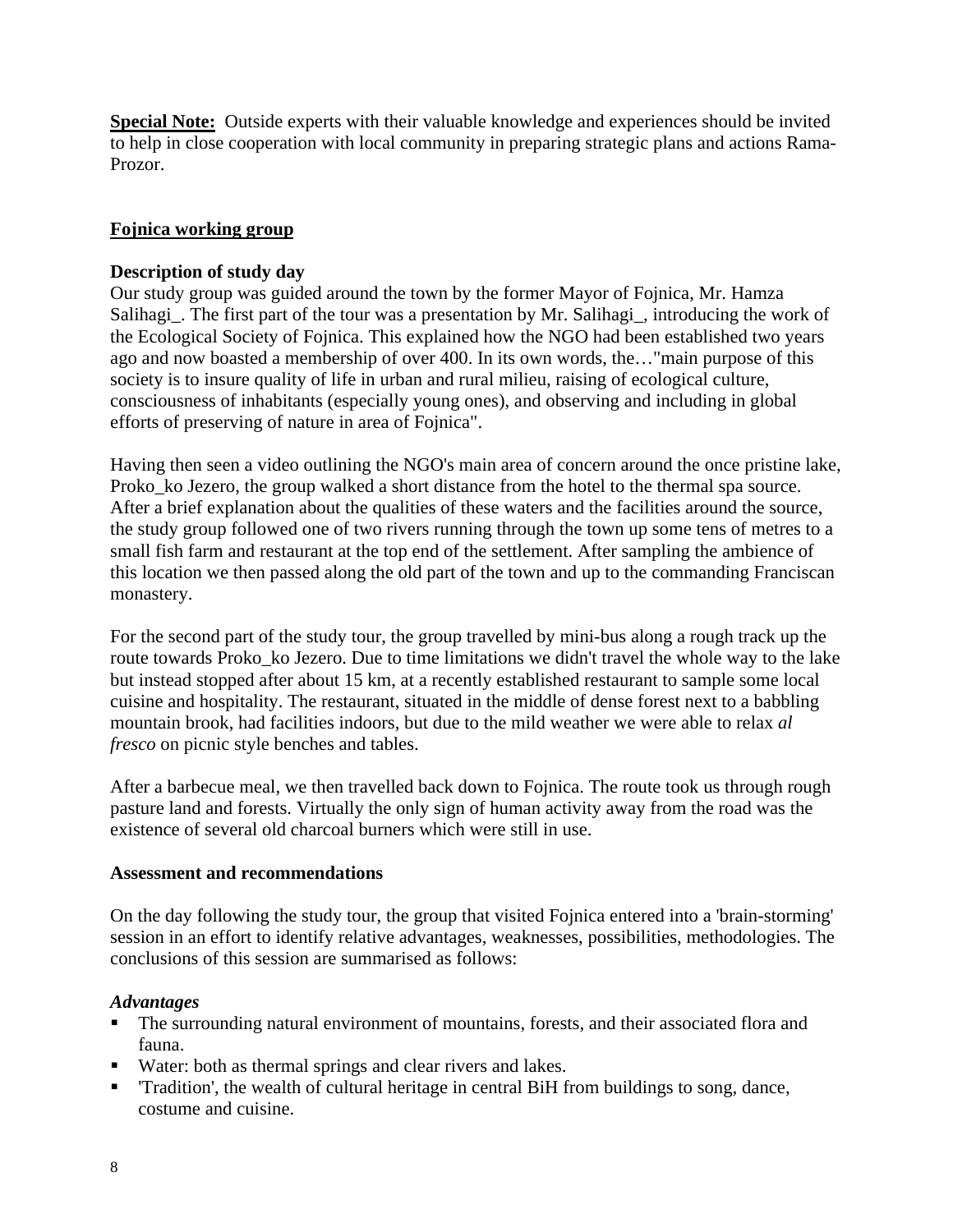- **Existence of forward looking environmental NGO (Ecological Society of Fojnica), which** aims to address major local issues and to gain greater influence through networking with similar organisations in the region.
- The collections stored in the town's Franciscan monastery.
- ß Certain attractive, historical buildings including one rather run-down but still interesting old Bosnian house, and one charming (but currently closed) riverside café called '1001 Nights'.

# *Weaknesses*

- ß The general scruffy appearance of the town. Industrial features are situated in some prime riverside locations, whilst other more aesthetic constructions are tucked away and not easily found. Furthermore, the regulation of the river through the town is very unattractive and could be vastly improved.
- The town's industrial output focuses around timber, textiles and printing. These are generally 'low income industries' which produce no final products and so have a limited earning power.
- There appears to be no clear, consistent town planning. So for example land-use is poorly organised and roofing materials vary dramatically in style and colour
- Again in terms of planning and policy, there seems to be an unawareness of the town's relative advantages, and a general lack of connection with the town's tradition and heritage.
- Overall self-confidence is absent and bureaucratic regulations act to impede local initiatives.

# *Possibilities*

- The global interest in genealogy is reflected by the fact that family history is the second most frequent reason for using the Internet. Therefore the monastery's unique books and records could be turned into a significant asset for people exploring their 'roots' both in the immediate region and in the wider Balkans.
- The potential for medical tourism can be improved. Also the physical presence of the thermal waters could be made visible (e.g. creation of water features/fountains).
- The production of organic foods, and the tradition of warm hospitality is familiar to many households. With a small amount of investment opportunities for bed & breakfast/guest house accommodation could be realised (currently the only rooms open to tourism are those in the large hotel).
- Also linked to the production of organic foods, the 'fruits of nature' such as wild mushrooms and berries could be made into a final product. At present these are simply picked and the raw product exported predominantly to Italy where they are processed into luxury goods (e.g. dried or roasted fungi, antipasti etc).
- The local textile industry could produce more traditional finished products rather than just the simple cloth currently produced.
- A greater diversity of activities of interest to tourists could be realised. For example a small amount of alluvial gold is present in the local rivers and streams. With a little training local guides could show tourists how to pan for this gold. Then there is significant potential for walking and hiking in the surrounding forests and mountains. We were assured by the former Major, that landmines and unexploded ordinance were not present in vicinity. The outdoor market is also located on an attractive site by the river. With greater attention, this too could be made into a more pleasant feature, and an outlet for selling some of the locally produced 'final products'.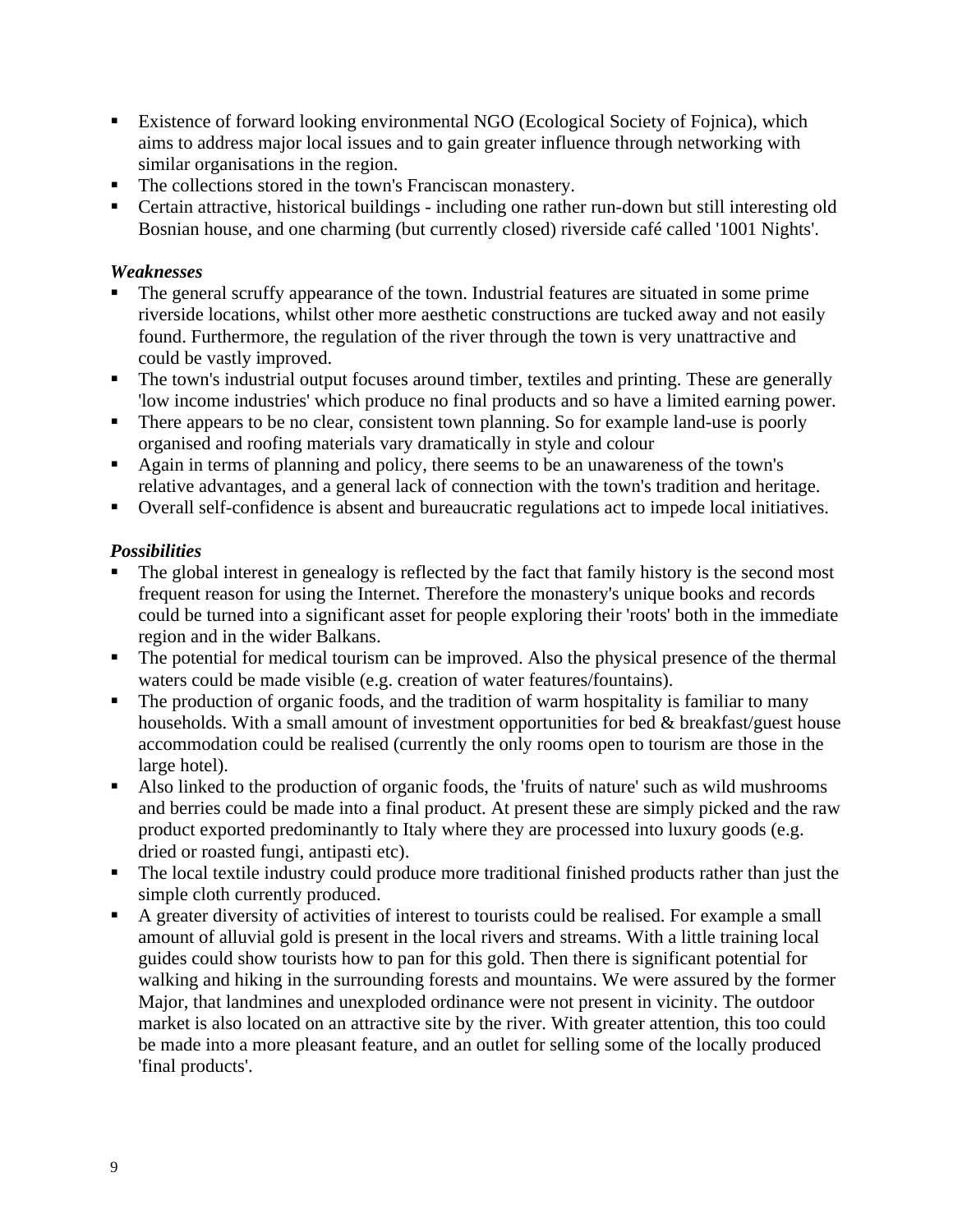# *Methodology*

- ß Through the direct engagement of local citizens and built upon the experience and know-how of existing structures/bodies.
- By providing seed money to fund small projects and enterprises.
- Utilising the work of local societies/NGO's and strengthen these initiatives by linking and networking with similar partners regionally, nationally and internationally.
- Regular cleaning of the city and in particular the river courses, and the creation of more green space through planting.
- Creating of a website covering the municipality, but featuring inputs from local SMEs, NGO's, segments of the community as well as the official local government. This would provide a range of information for residents, tourists or potential investors (modelled on existing Kanton Information Network in Tuzla?).

# **Travnik working group**

The visiting group was made up of various professionals from across Europe including Bosnians. Moderator: Jane Wade; Rapporteur: Mirna Pedalo

# **Brief History of Travnik**

The oldest and most conspicuous building is the Fort, first built in the  $14<sup>th</sup>$  century by the Bosnian State. From 1463 the Ottoman Empire added a tower, mosque and jail, but its present form dates from the  $18<sup>th</sup>$  century, although it has lost its roofs.

After a fire in Sarajevo, Travnik became the main residence of the ruling viziers from 1697 until 1850. From the early  $19<sup>th</sup>$  century there were consuls from France and Austria and in 1878 the Austro-Hungarian Empire occupied the country.

# **The Town**

*Travnik is set in the Lasva valley with the fort set on a hill dominating the town. Many streams rush down the hillsides through the neighbourhoods which worked many small mills, creating a sound known as \_ubor.*

There are several mosques, including a beautifully painted one with small shops around it in the centre of the town. The mosques serve the mahalas – districts of Bosnian houses – and there is a also a madrassa or boys school. Elsewhere there is a Jesuit church with two schools each side, one private, one state, a nearby Convent and a Music School.

Along the main road there is an Orthodox church, which until the recent war had good icons which were removed for safety but it is not known where they went. On the wall is an old sundial superceded by a nearby  $19<sup>th</sup>$  century clock tower. Opposite are decorative Islamic mausolea.

A 19<sup>th</sup> century consul's residence remains by the river and a print in the museum shows the viziers more traditional Turkish House, which was pulled down in 1950. Another print shows the overhanging timber living quarters which topped the fortified stone base of the manor house,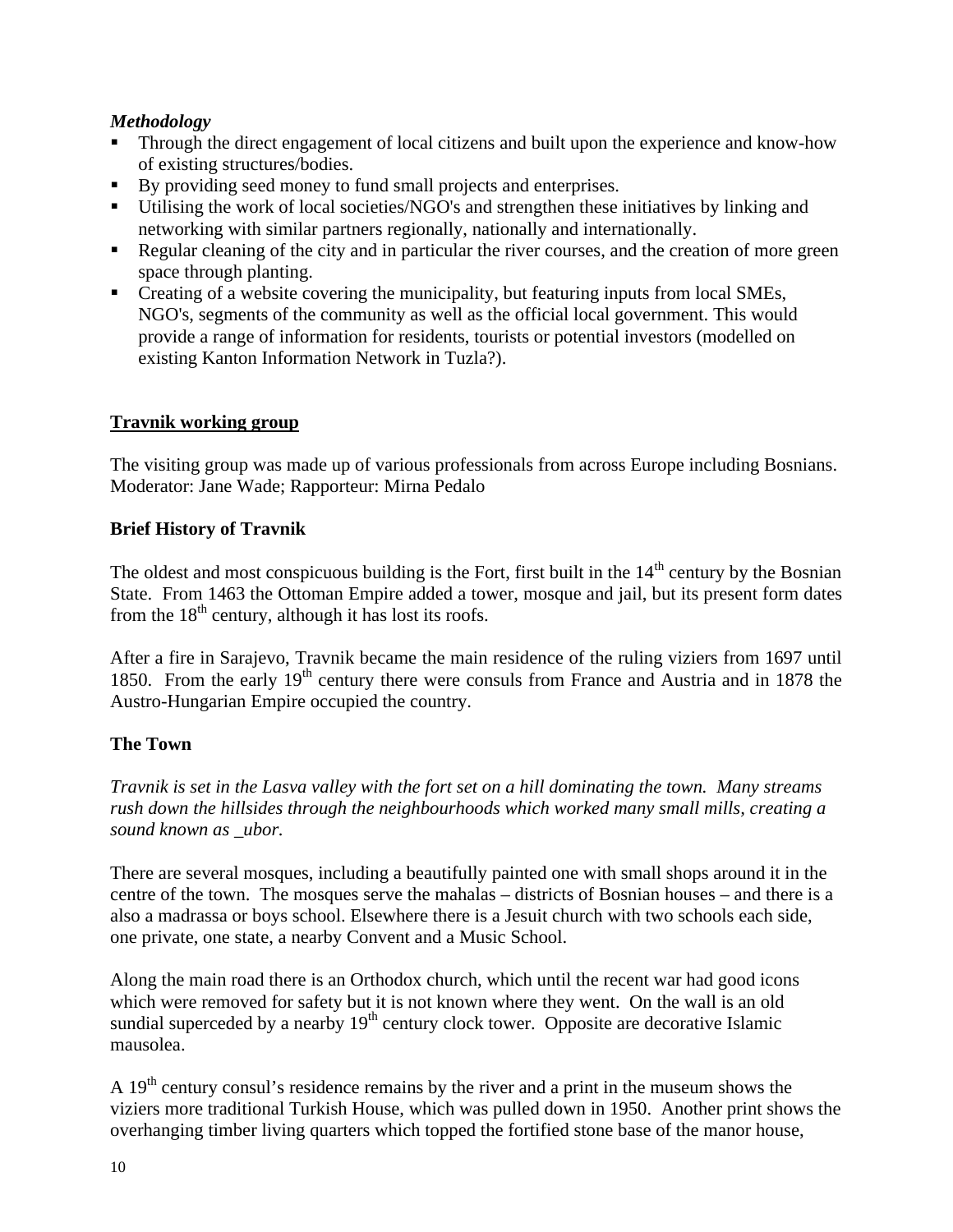which stands above the road.. Near the town centre, Ivo Andric's House has been reconstructed to commemorate the Nobel Prize winning novelist.

### *People*

Before the recent war there were approximately 30,000 Muslims, 26,000 Croats, 13,000 Serbs but the town is now mainly Muslim.

From the  $17<sup>th</sup>$  century until 1941, there was a Jewish community who were mainly doctors and traders.

Displaced people are largely unemployed. Many people are supported by those working abroad. Young people are still leaving.

## *Industry*

There is a factory for shoes and another for clothes, which is very successful but the pay is only 220 DM per month. Unemployment in the town is 60-70%. Nearby Novi Travnik, where there used to be work in the armaments industry, has an unemployment rate of 90%. There used to be iron ore mines in the vicinity.

Teachers are paid 320 DM a month but were last paid three months ago. The Museum which also has the Fort and Ivo Andric's house to look after has no resources and too few staff.

#### *Tourism*

There is not much tourism at present but the traffic along the valley road through the centre of the town generates some coffee and ice cream stops. There are two hotels one private, one public but neither are particularly good, and one motel.

There is a private firm organising trips in the area, but there are no town guides so the museum provides this service.

The Ivo Andric House has a museum and library upstairs and a pleasant café behind, which helps to pay for the reconstruction. This arrangement was considered controversial by some townspeople. The town museum is well organised and varied and has a room for changing exhibitions. There is no entry fee, nor museum shop or café.

A pre-war conservation plan has been up-dated but at present there is no money to implement it. **Travnik is a picturesque town with much genuine old character left which could attract tourism if a little better presented. It has a lot of future potential in this market if the right decisions are made. Building regulations are not enforced as well as before the war and there is a real danger that the appearance of traditional houses will be lost by insensitive modernisation.**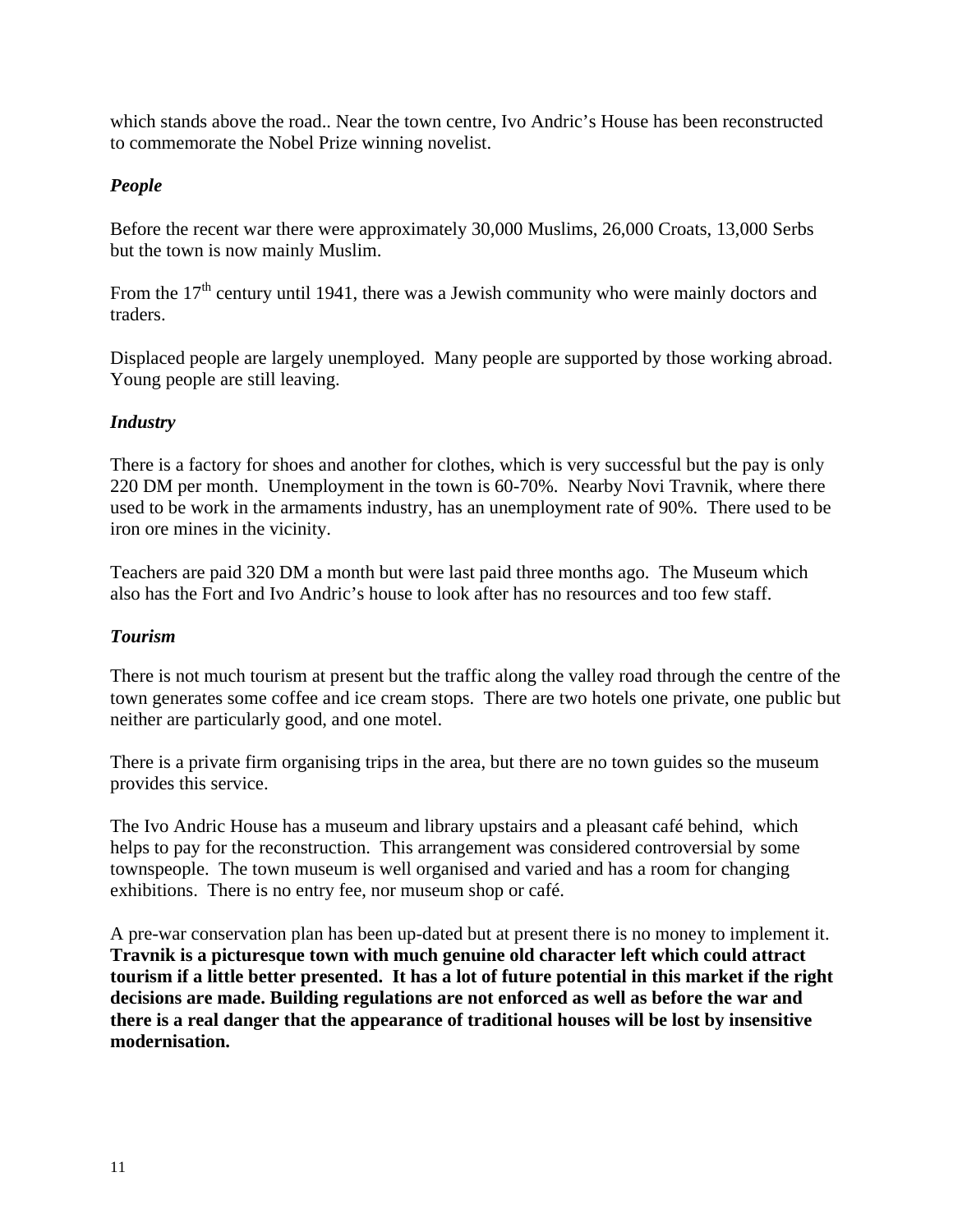#### **Non-Government Organisations**

1. *Alter Art* which caters for 17-25 year olds and has about 30-50 members. This was represented by an interesting and professional exhibition of photos and some surveys of old local Bosnian houses and their details at the museum. Other activities include an internet club, a café and a 7-day rock concert held in October which finances itself.

#### *2. Stari Hrast (Old Oak Society)*

This has 15 active members but more supporters and is concerned with both the natural and cultural heritage of the wider area. The EU helps with finance. They have been particularly involved in rescuing medieval early Bogomil tomb stones at risk from being destroyed due to development. (Elsewhere in Bosnia old tomb slabs are being destroyed by re-use).

#### *3. Sumja Woman's Group*

This is nationally based and provided our group with an excellent traditional Bosnian lunch at an old house at the entrance to the fort.

*4. Kaleidoscope*

The organisation which is financed from abroad (possibly Sweden), is very popular, particularly with young people. It runs a contemporary art gallery with frequently changing exhibits, there are books and theatrical events. Everything is free.

The formation of these groups shows that there is initiative and a will to improve the quality of life and of the environment.

## **VISION for 10 years hence**

Bullet points in no particular order

- ß A developed tourism achieved by the sensitive repair of historic buildings and improved hospitality such as bed and breakfast in private houses as well as good hotels, and town guides.
- An independent local media which represents the interests of the town. It could have a page that promoted and advertised local goods and services.
- Townspeople to have a better consciousness of environment and cultural heritage.
- An organically based building industry with capacity to sell elsewhere.
- Work opportunities for displaced people as well as local unemployed.
- An annual Music Festival and revival of the outdoor theatre in the fort.
- Regeneration of woodland which, at present, is being destroyed for heating purposes
- The main road through the centre should be diverted so that the two sides of the town can be easily accessed by pedestrians and visitors and do away with the unpleasant pedestrian underpass.
- If All historic buildings protected and correctly repaired as part of an overall plan to enhance the area of the old town, including buildings across the river and old mahalas. This should include those that are privately owned.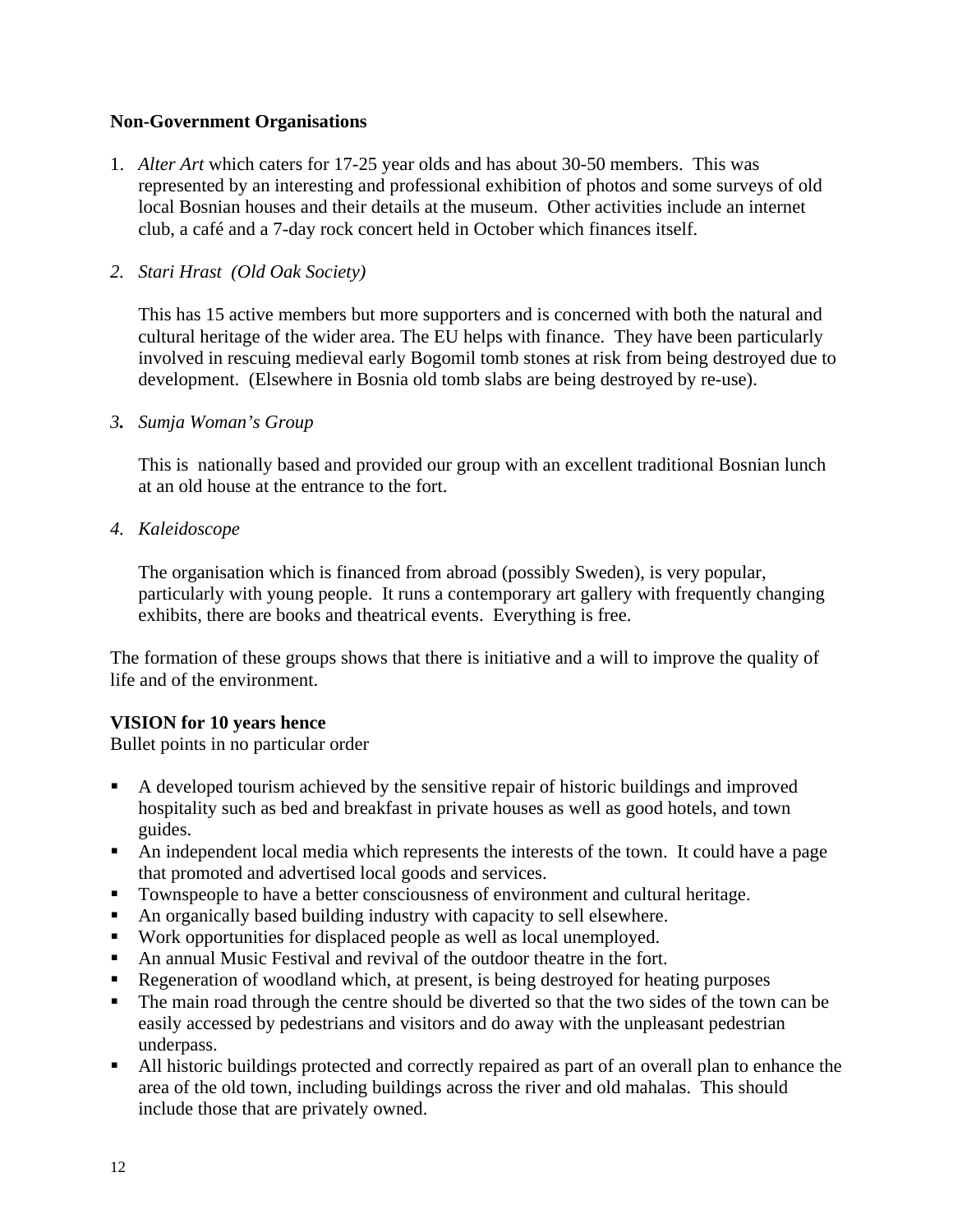- Replace the timber storey to the fortified manor house as a small high standard guest house with an old world atmosphere.
- No more exodus of young people because there are enough opportunities in the town.
- $\blacksquare$  To reconnect the town to the river make plans to eventually replace the line of white high rise flats the destroys the scale of the old town.

# **SHORT TERM OBJECTIVES within 6 months without additional finance**

Bullet points in no particular order

- Updinate Volunteers to take rubbish out of the river on a regular basis.
- Repair steps up to fortress which are becoming dangerous due to missing stones near the top.
- $\blacksquare$  Hold a competition for best shop window display make it an annual event
- Create courses for young people to improve their understanding of their environment and cultural heritage to include all groups.
- The unemployed to be trained to work on cultural heritage (citizens' projects) with suitable input and guidance to save what is left – this would need knowledgeable overseeing but worked in East Germany. Retired people with knowledge of traditional methods may be willing to give advice.
- $\blacksquare$  If help is available from outside, make sure local people are involved in deciding how assistance should be used. Search for cultural heritage Trusts or Foundations. Use contacts abroad for this.
- Local authority to promote pride in the locality. Specialist local agricultural products should be in the shops. In addition, local crafts and surplus garden products should have a special shop or market stall, initially provided by the Town Council.
- **Implement existing planning regulations more strictly to prevent loss of cultural heritage from** alteration and modernisation. This is the town's best asset for the future.
- Earmark priorities for Feasibility Studies out of the 10 year list and try to obtain funding. (For instance plans are needed to move the main road out of the town before traffic increase is intolerable.)
- **Town twinning with similar towns to exchange ideas and create a supportive partnership.** Use overseas contacts for this.
- Make a photographic record of all traditional buildings, particularly private houses which are vulnerable to change. Drawn surveys would also be useful especially if they also show the internal structure and details. These records should be kept at the Museum. It may one day be possible to restore the historic details.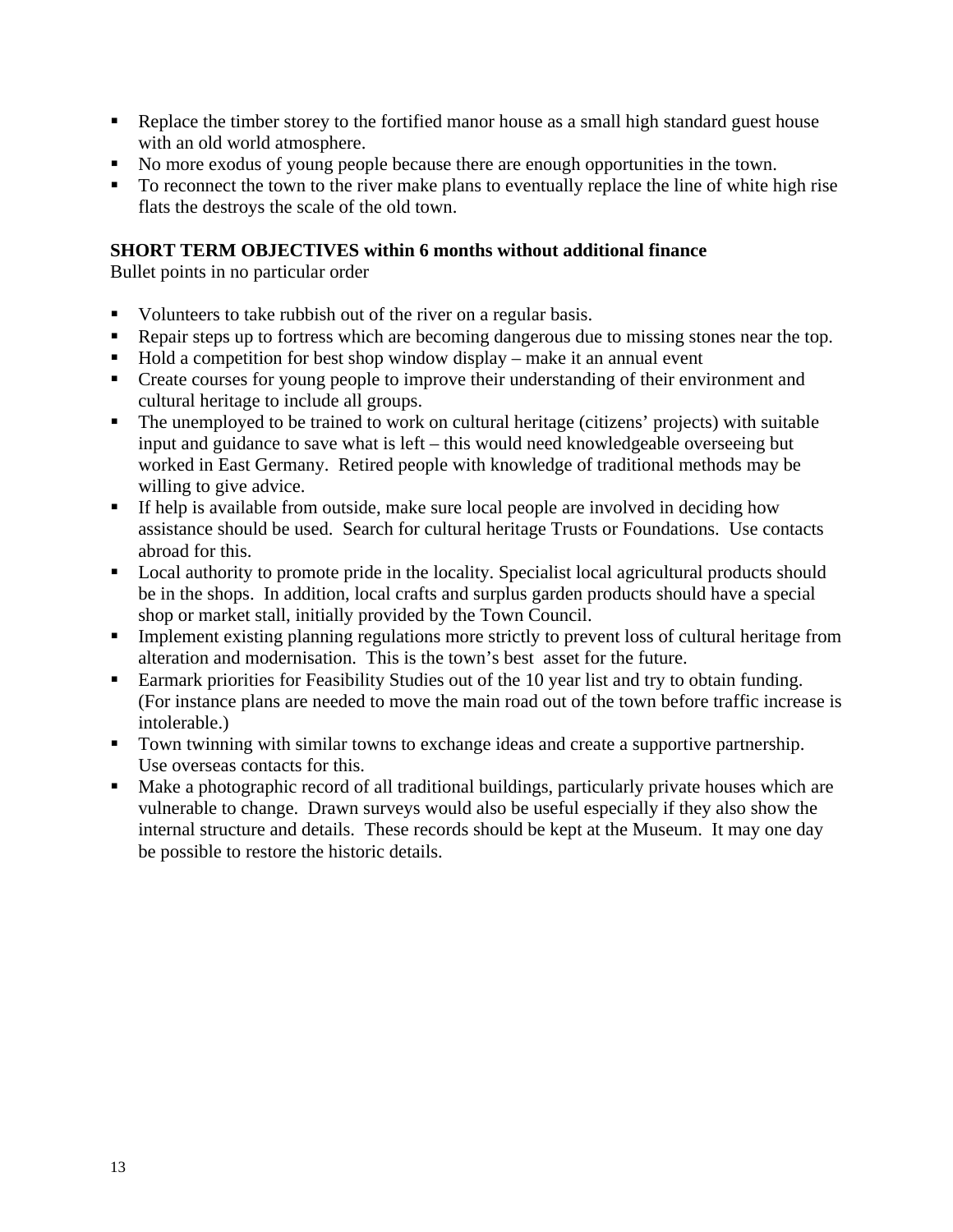## **TRANSCRIPTS OF SPEAKERS' PRESENTATIONS**

## **Inter–ethnic relations and local democracy in South-Eastern Europe**

Professor Dr. Silvo Devetak President of ISCOMET and Acting Director of the Miljenka Fischer Devetak Foundation

First of all I would like to thank the organisers for giving me the opportunity to address this eminent gathering. The title of my presentation is pertinent to the geographical area of South – Eastern Europe (SEE) and of former Yugoslavia in particular. As a starting point in considering this issue it is necessary to underline that nationalism and centralisation of power in the hands of ethnic leaders in most situations have been the main tool for instigating hate and for pushing people to destruction. How to push this evil to the margins of society's structure, in order to open new ways for modernisation, is thus one of the basic issues at stake in the region.

The process of healing the wounds and of moving to the better – after the bloodshed and destruction on the soil of former Yugoslavia - has hopefully begun. The international community is fully engaged in supporting this process. In addition to bilateral engagements of particular European and other states, there are three tools –as a reflection of the common EU policy – of paramount importance for the realisation of the new process:

**First,** the Stability Pact for SEE adopted on 19 June 1999 after the bombardments of FR Yugoslavia. The Pact envisaged, as it is known, three sectors as a priority of international and domestic activities related to SEE:

- ß democracy, human rights and good governance,
- $\blacksquare$  economic development, and
- security

The main method of the Pact's activities is the organisation of projects in the three areas of its activities which would be financed by individual states and by the European Union (EU) and other international banking and economic organisations.

Second, the EU so called "stabilisation and accession process" adopted by the EU Council in Vienna in1999. This "process" has been implemented by the Council's regulation of 5 December 2000, which has among other things provided this policy with the financial line for developing activities which should promote democracy, economic stability, return of refuges and displaced persons and which would finally support the structural preparation of Croatia, Bulgaria, FRY, FYROM and Albania for gradual inclusion in the EU. This policy has two main tools:

• the Community Aid for Reconstruction, Development and Stability (CARDS) program in which framework about 4,65 billion Euro are available for all five countries in the EU budget period 2000-2006

 $\blacksquare$  the conclusion of stabilisation and accession agreements with these five states. The first was concluded with FYROM and the second will be signed in these days with Croatia.

**Third** financial line, important for the region, is the INTEREG III initiative from last year, which that is dedicated to the encouragement of the cross-border co-operation and spatial planning between the EU member states and candidate states. With its regulation adopted on 23 August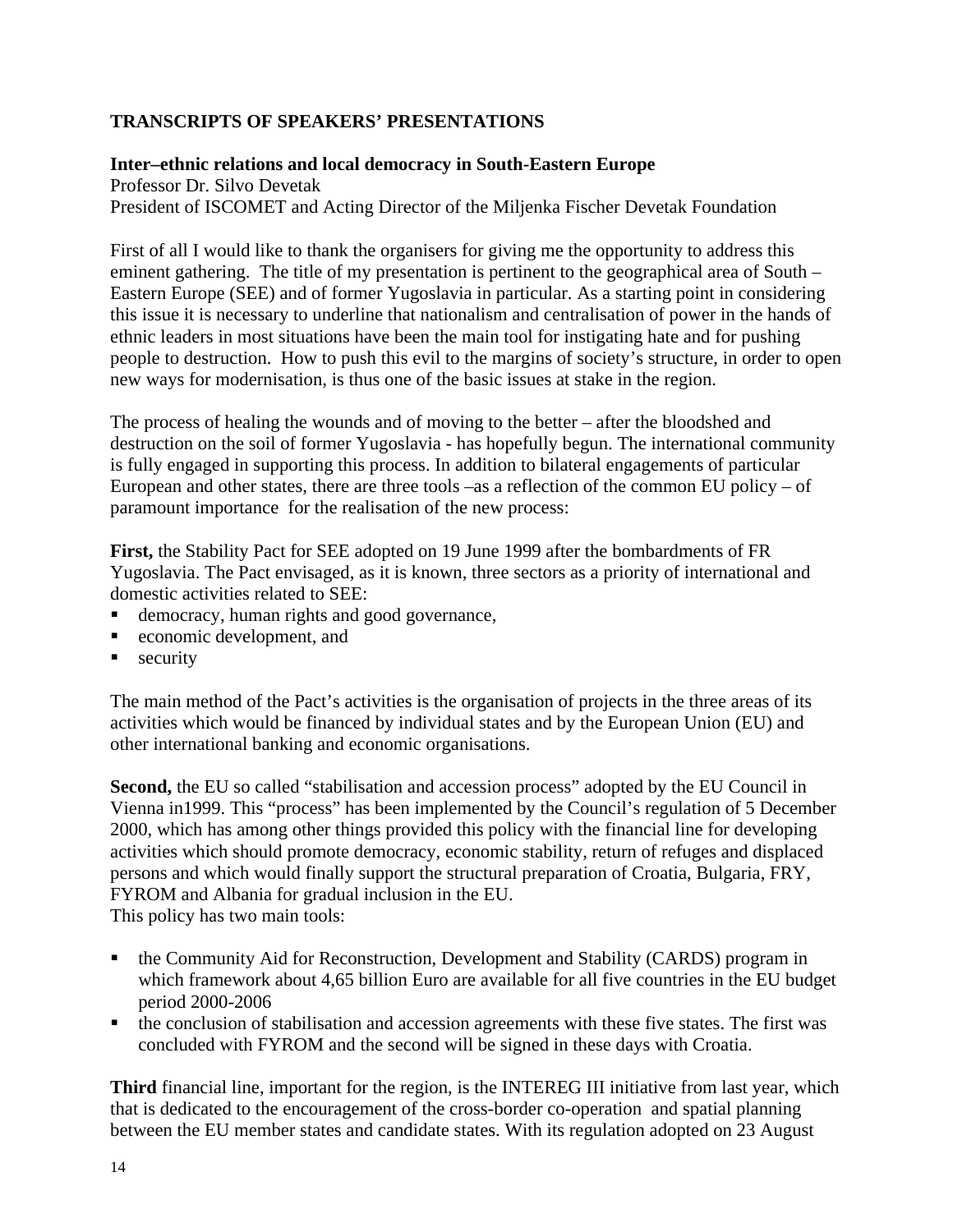2001 has the European Commission provided a legal basis for the cross-border co-operation between the Italian regions and those of the third countries of the Adriatic area and for the involvement of Austria in external cross-border co-operation programmes. In addition it has considered the possibilities for promoting co-ordination of INTEREG III and the "accession and stabilisation process" involving five before-mentioned countries of the Balkans.

Two pre-conditions should be fulfilled if the policies sponsored by the EU are to be successful :

- ß the improvement of inter-ethnic relations and of the protection of ethnic and religious minorities as a mean of stabilisation of the countries concerned and
- ß the democratisation of these countries by decentralisation and by the enlargement of regional and local democratic structures.

As to the first issue I would like to draw your attention to the suggestions and proposals which have been adopted at different activities of ISCOMET in the recent 11 years in SEE and which could be in short way seen in the Appendix to this paper.

At this occasion I would put forward some issues whose realisation is, together with the economic development and social stability, *conditio sine qua non* for stabilisation and progress in the region:

- ß return of refugees and displaced persons, with regulation on a voluntary basis of problems related to property, social security etc.
- ß peaceful solution of inter-ethnic conflicts in Kosovo and Macedonia
- $\blacksquare$  the reconciliation process as a result of efficient endeavours in the fields of education, mass media, political parties' activities, influence of religious communities, civil society activities etc
- elimination of negative contents in school curricula and textbooks and of the hate speech as well
- ß adoption of adequate policies regarding education, culture, language, socio-economic and spatial development, and similar matters
- $\blacksquare$  adoption of measures which will provide judicial national and international procedures for redressing abuses of inter-ethnic, inter-religious or inter-race relations
- **•** protection and maintenance of cultural heritage as a main "visible" manifestation of the multicultural and multi-religious character of the societies in the region
- ß development of different models of cross-border co-operation and spatial planning
- ß promotion of local democracy including different models of autonomy
- adoption of adequate legal enactment aimed at the realisation of the declared goals.

The centralisation of power in more or less all SEE countries has pushed the citizens to the margins of the decision- making process concerning their life and work. The restructuring and deepening of regional and local democracy is thus one of the pre-conditions for the successful realisation of the development policies, including those sponsored by the EU.

The citizens must regain the possibilities to take active and decisive part in decision-making concerning such matters as sustainable local development, spatial planning, protection of environment, jobs, creative investments, and the similar. And finally, regional and local democratic structures are the most commended tools also for improving inter-ethnic and interreligious relations, for the protection of ethnic and religious minorities, for the maintenance and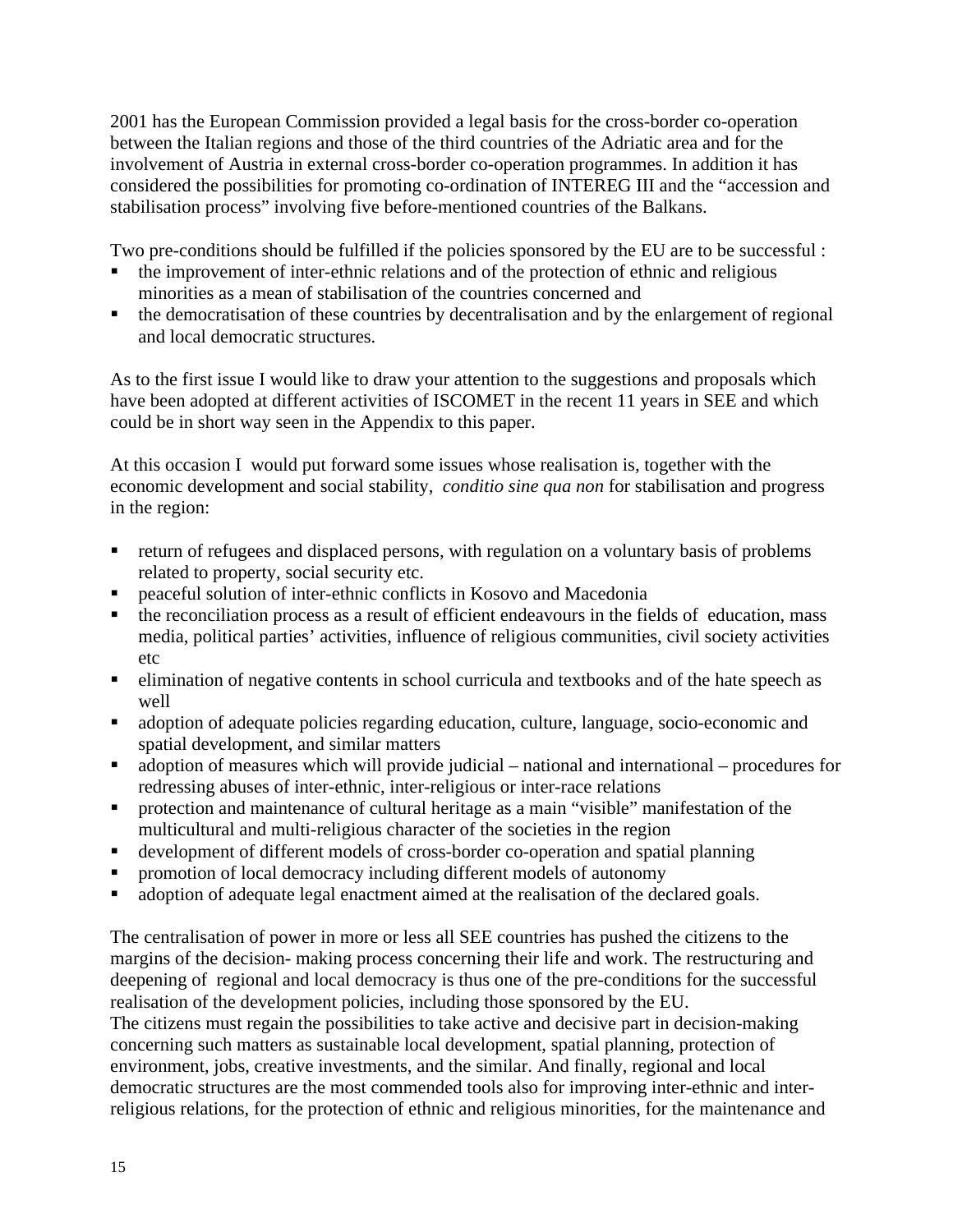protection of their cultural heritage as a mean of the preservation of multi-cultural society, and the similar.

In concluding I would like to stress again that nationalism and national and religious exclusiveness have been the main source of conflict that pushed the people of former Yugoslavia into bloodshed and destruction. How to eradicate efficiently that metaphysical evil of the countries concerned remains thus one of the basic goals on the way to modernisation of SEE and especially of the countries which have descended from former Yugoslavia.

Thank you for your attention.

## **The development of civil society and democracy at the local level – an international view** Angus Fowler, President of ECOVAST

Rather than give a theoretical treatment of my subject, I have decided to show slides to illustrate the various aspects of the work of NGOs at local level, based on the experience of the *Förderkreise Alte Kirchen e.V – Marburg* and *Berlin-Brandenburg*).

Today the work of NGOs (Non-Governmental Organisations) at international, national, regional and local level is vital and necessary, for instance for the preservation of the cultural heritage in the widest sense, helping to maintain local and regional identity, collective memory, cultural values and often representing minority culture in various forms in many parts of Europe. The financial contribution of NGOs towards the costs of repair, restoration, maintenance and upkeep of historic buildings and their invaluable voluntary work, also enabling cultural activities to take place, is very considerable and all the more important and necessary as funds for culture from state and official authorities in many European countries are often decreasing rather than increasing due to the present difficult economic situation.

The NGO contribution, the so-called 'Third Sector', is now a major force which governments and other official authorities increasingly rely upon, accept and recognise, previously often rejecting it as dangerous, rival competition, an infringement of an area regarded as a state monopoly in many countries. Without the lobby work of NGOs, many more important historic buildings would have been irretrievably lost. NGOs have done much to prevent demolition, destruction and decay. NGOs are an important expression and a necessary force in a sound and healthy civil society and in functioning democracies.

There is now  $-$  at least in most western and northern European countries  $-$  an increasing awareness that citizens – after all voters and taxpayers – should be increasingly responsible for the preservation of the cultural heritage and should be more involved in policies and action regarding the cultural heritage. In the past in western Europe, and still today in many central and eastern European countries, it was considered the almost exclusive right of state and official authorities to be responsible for the protection, restoration and maintenance of the cultural heritage. Even now today efficient legal protection and legislation by the state – indeed in good, well-ordered functioning democracies – will continue to remain necessary to protect the architectural, landscape and cultural heritage and environment from destruction. The financial support of state and official authorities will remain essential, indeed citizens should insist that a greater proportion of their taxes should be used for cultural purposes.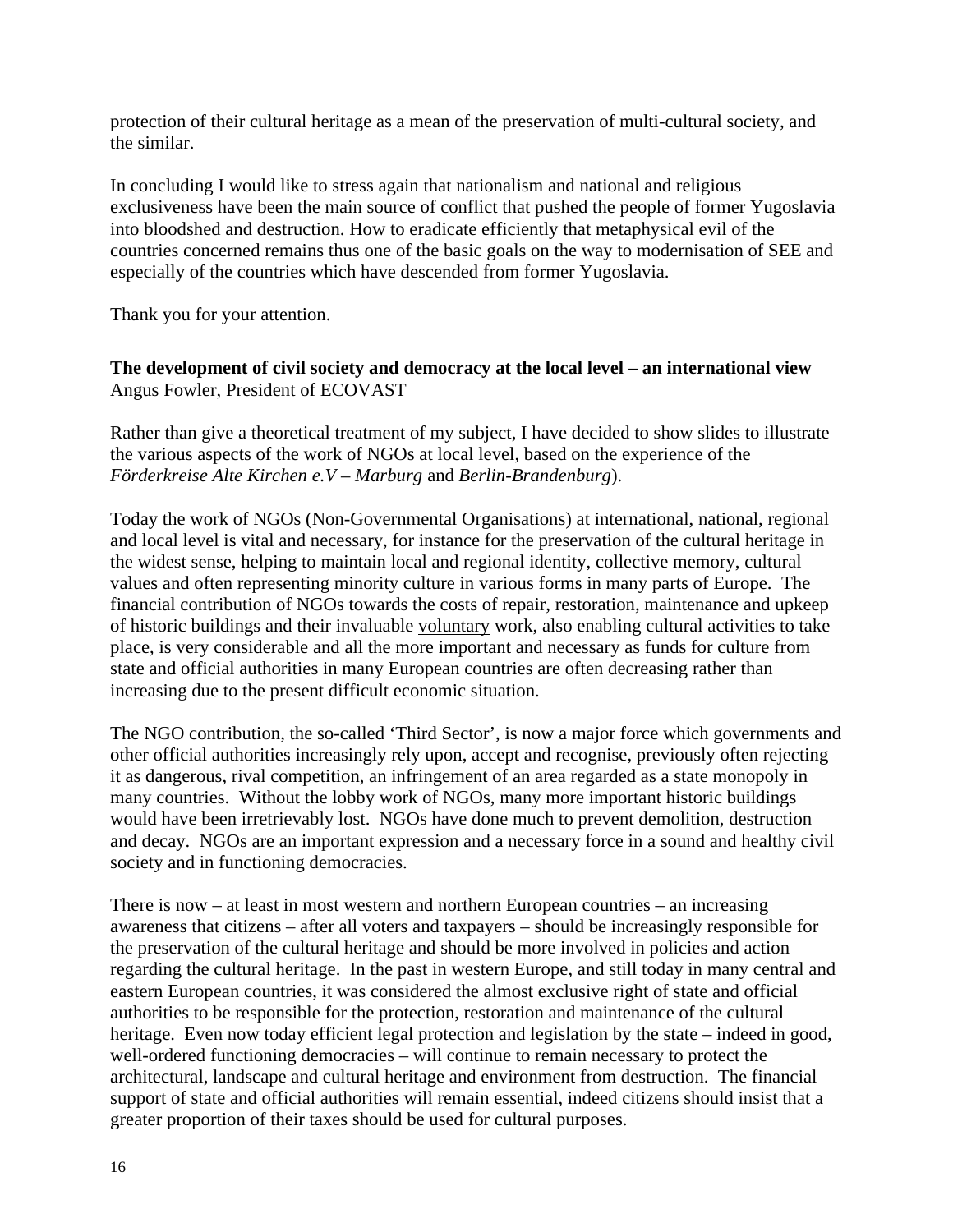After this brief introduction to illustrate my talk in a practical way I show slides of the important religious architectural heritage at local level in Hessen in Germany, famed particularly for its wealth of timber-framed churches. I describe and illustrate the very real threats and dangers to the heritage posed in the years of the 'Economic Wonder' from the late 1950s to the 1970s in western Germany: the great pressure for new buildings, supported by strong financial resources from greater revenue from church taxes, the demands of modern theology for new, more comfortable and functional buildings, resulting in the abandonment and redundancy of old churches, their decay and very often destruction by demolition or at the best major alteration with damaging results, justified by claims that the buildings were in poor condition, too small, unsuited to modern needs, etc. These arguments are very similar to those used in Poland to justify the abandonment and destruction of wooden churches in the last ten years and now in Bosnia and elsewhere in the Balkans where many old buildings have not only been swept away by war damage and destruction but increasingly now by speculative development and demolition in peacetime.

In the 1960s the destruction of churches in Hessen – particularly but not only timber-framed ones – was strongly supported by official church and civil authorities, who themselves set the architectural tone with new, often poor quality, public buildings. In the post-1945 period, there was also a tendency in Germany to forget the historical, architectural and cultural heritage, which unfortunately had often been misused in the past particularly between 1933 and 1945. Instead politicians and population now often sought the future in progress in the modern world, words used by one rural Mayor to justify the demolition of a timber-framed church. Under pressure from clergy, church councils and civil authorities the local population acquiesced in this destruction. In Hessen not only were over 100 old churches completely destroyed from the 1950s to the 1970s (of these over 50 were timber-framed) but also some 60 former synagogues in villages, many of them also timber-framed, which had survived pogroms and destruction by the Nazis. As a reaction to this continuing destruction, a protest movement began to develop in the late 1960s – parallel to the student movement in the same period.

In the  $19<sup>th</sup>$  century protest initiatives had already developed, for instance with the development of democratic movements in many states. The preservation of historic buildings and monuments which had begun to be regulated by princely decree in some states in Germany already in the  $18<sup>th</sup>$ century, now became a major concern of the many historical and archaeological societies which were founded in the period after 1815: the preservation of the historical, architectural, archaeological, cultural and ethnological heritage was often a major aim embodied in their statutes. A further wave of protest initiatives developed later in the  $19<sup>th</sup>$  and early  $20<sup>th</sup>$  centuries, inspired by the example of William Morris, his Manifesto of 1877 and the foundation of the Society for the Protection of Ancient Buildings and later of the National Trust in England (1895), in Germany, Switzerland and the Netherlands the so-called *Meimatschütz* movement.

In Germany in the 1960s however these organisations founded in the  $19<sup>th</sup>$  and early  $20<sup>th</sup>$  centuries were no longer as active as they had been and new organisations, such as the *Interessengemeinschaft Bauernhaus* (concerned particularly with the preservation of farmhouses and farm buildings), or the *Förderkreise Alte Kirchen* (concerned with the preservation of churches in danger) both founded in 1973 developed in the period following the student unrest of the late 1960s, characterised by many opposition movements outside parliamentary institutions. Many of these new organisations started first in towns. Often outsiders were prominent because they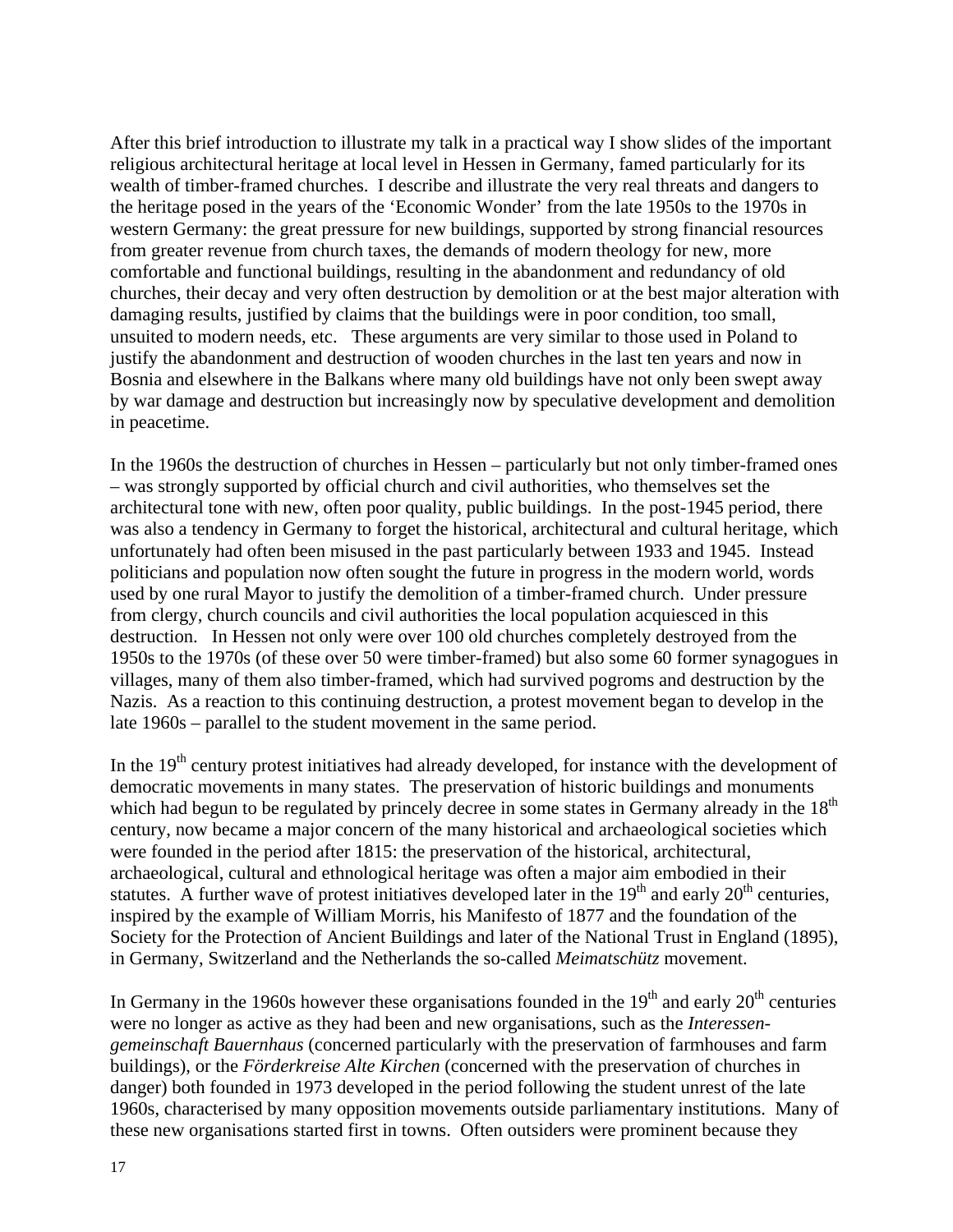appreciated the cultural heritage of a locality better than the local inhabitants who took it for granted.

In the town of Marburg for instance protest against demolition of old buildings in the town which had got steadily worse in the 1960s, developed rapidly in 1969/70 following on the destruction of a well-known inn (the *Wirtshaus an der Lahn*) and when it became known that a development plan was being prepared for the demolition of much of the historic town centre. In 1970 an initiative group was therefore founded to help save the townscape and to prevent further demolition wherever possible.

At that time the official state authorities responsible for the protection of historic buildings were very weak, lacked sufficient finance and no effective law for preservation existed. Individuals therefore had to take the initiative - to create a lobby concerned for the preservation of the heritage; to raise public awareness at all levels by active publicity work; to identify and at least document the threatened heritage before it was irretrievably destroyed; and then – realising that there was still no adequate legal protection – to protest against demolition, organising, mobilising and informing public opinion and then creating necessary non-governmental organisations (NGOs) in the form of associations which would be recognised legally and fiscally as charitable organisations with the right to accept donations etc. (and to discuss certificates giving to donors tax relief). In the course of these developments, the *Förderkreis Alte Kirchen* was founded in 1973 by interested persons: academics at the University of Marburg, architects, artists, etc. first to stop successfully the demolition of one particular church, in Bügeln near Marburg.

Our friends and colleagues in Bosnia and elsewhere in the Balkans and south-eastern Europe have told us that their organisations which exist have little or no influence on politicians and have been unable to stop bad developments. They were often just not recognised, simply ignored and the laws and regulations which exist were not enforced, the press and media also have shown little concern or interest. From my own experience and illustrating this by some case examples, I tried to show how our NGOs can indeed influence politicians and institutions and how important the press and media can be if used properly.

In 1974 the Social Democratic Government in the German Federal State of Hessen proposed to drop the draft law for the preservation of historic buildings (*Denkmalschutzgesetz*) being considered by the State Parliament (*Landtag*) because there was little time left for it at the end of a legislative period. After talks with politicians had produced no effective results a friend with active political experience and lobby work suggested that the *Förderkreise Alte Kirchen* (FAK) with other interested groups should organise a major congress of NGOs with financial and organisational help from a major foundation, the *Friedrich-Naumann-Stiftung* (associated with the Free Democratic Party which was quite interested in the cause of the architectural and cultural heritage). The congress, which was very well attended and well-publicised by the media, generated massive criticism of the destruction and demolition then taking place in many towns and villages. The pressure on the politicians was so great that the preservation law was duly passed in Parliament in 1974. (However some time elapsed before its provisions and protection could be put into effect).

Some years later in the early 1980s the case of one church threatened by translocation and practically much loss of original building substance was taken up by the Petitions Committee of the Hessian State Parliament. A debate and vote on its fate took place in Parliament. The battle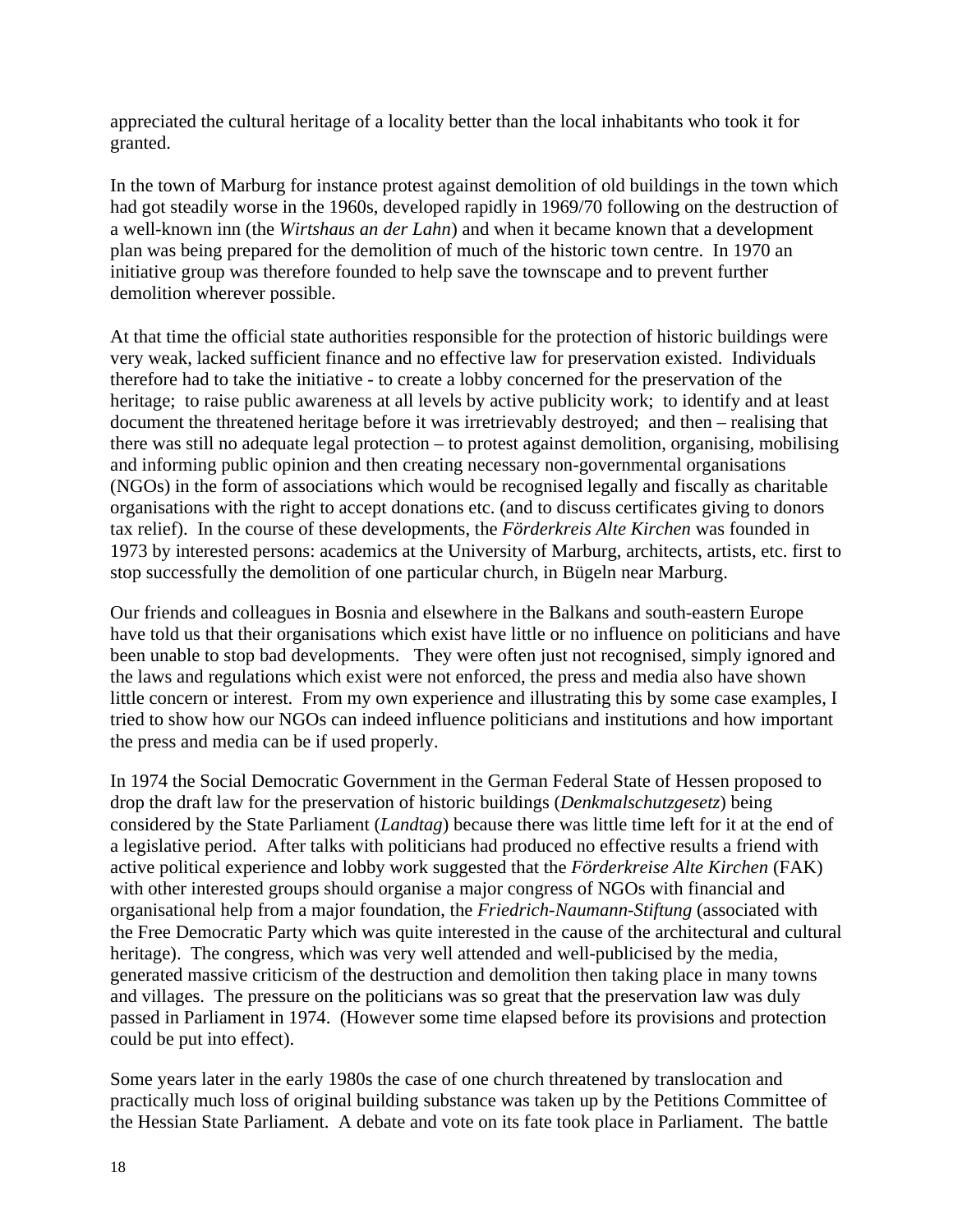for the preservation of the church in situ was only very narrowly lost and the Social Democratic Government almost defeated: 54 members of parliament voted for demolition and removal of the church under pressure from the church authorities, 49 voted to preserve the church on its original site – an alliance of most Christian Democrat and Green Party members of the parliament, a few Christian Democrats however helped to save the government by voting with them to save the face of the church authorities. Again the issue was given very prominent cover by press, radio and television.

In this way NGOs were important in developing local grass-roots democracy, important factors in maintaining cultural and local identity. They often have to fight for their cause using the media to win recognition of their work as a legitimate activity. This means the development of a political climate in which they can find legal and fiscal recognition as a legal basis for their work so that they can receive and collect financial resources, raise subscriptions from their members, receive gifts, etc. to be able to finance their work and often pay for the preservation of historic buildings carrying out necessary repairs etc.

In the right fiscal climate, donors can receive tax relief encouraging them to give even more financial support. This is necessary for the practical work which NGOs can develop, even acquiring buildings and property and also landscapes, which is done for instance by the National Trusts in Britain, the Churches Conservation Trust, the Friends of Friendless Churches, the Historic Chapels Trust in England, the Scottish Redundant Churches Trust, the various *Stichting Oude Kerken* in the Netherlands and on a smaller scale by the *Förderkreise Alte Kirchen* in Marburg which has taken over four churches into its possession to save them from demolition. All these organisations which themselves carry out repair and restoration work on historic buildings are therefore greatly interested in the eventual success of the current campaign to reduce Value Added Tax (VAT) on works carried out on historic buildings, cultural landscapes, etc. within the European Union and in the long term also in states outside it.

*Förderkreise Alte Kirchen Berlin-Brandenburg* in eastern Germany (founded with the support of the FAK Marburg in 1990) has not itself taken over churches into its possession but has given grants to help churches in particular danger from decay. Like the FAK Marburg already in the 1970s the FAK Berlin-Brandenburg has promoted cultural events in churches to show how they can be suitably used more often. It has organised excursions, public talks, exhibitions, charity events such as concerts, issues its own periodical magazine with news about its activities (the newsletter 'Alter Kirchen'). It has itself received much generous support form the Robert-Bosch Foundation (Stuttgart) which has been supporting civic initiative in western, then eastern Germany and now in central and eastern Europe (including a very generous grant for this conference organised by ECOVAST in Fojnica). With the support of the Bosch Foundation the FAK Berlin-Brandenburg has not only been able to organise major exhibitions with a booklet on the work of NGOs working to save churches, but also a prize competition for successful initiative to save and use churches, the project *Offene Kirchen* (open churches) *Brandenburg* opening up churches for visitors in the summer after the Swedish model 'Wayside Churches' with booklets appearing in 200, 2001 and now 2002, also partly financed by the State Government of Brandenburg.

The present project for 2002 and 2003 is aimed to help recently formed initiatives and associations with a starting capital of 2,500 Euro. A very important part of the work of the FAK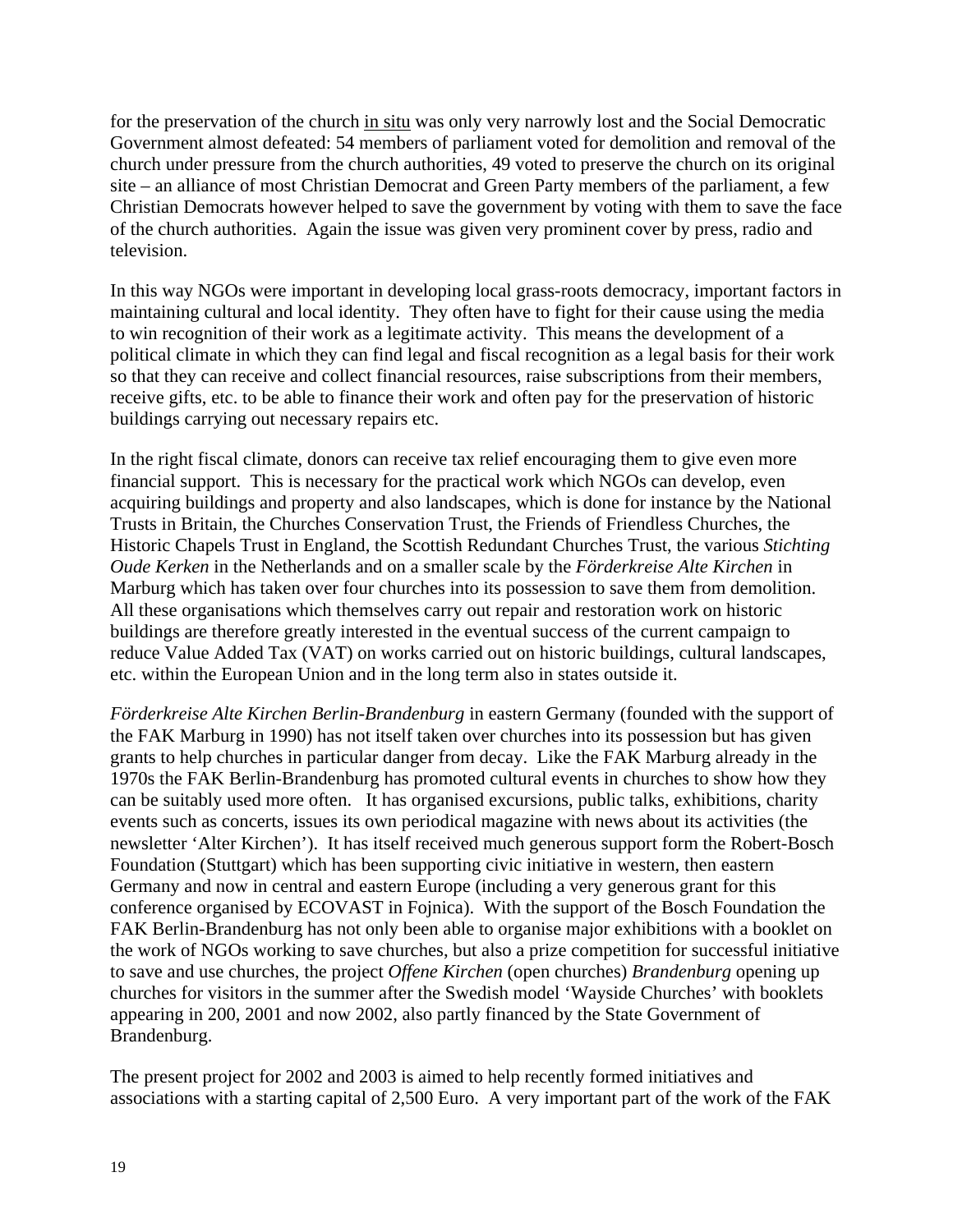Brandenburg is to advise and if necessary give some financial support to local associations working to save and use individual churches.

The work of the FAK Berlin-Brandenburg can illustrate in particular how the work of NGOs can develop in a region which has suffered almost continually from totalitarian government first under the Nazis and then under Communists from 1933 until 1989. Important cultural work did take place but not in a free democratic atmosphere where civil courage and innovative thinking and action could freely develop and if necessary bureaucracy and official forms of thinking can be combated and challenged as took place in the late 1960s and 1970s in western Germany.

Using methods which had already been practised in western Germany in the 1970s and 1980s, the *Förderkreise Alte Kirchen Berlin-Brandenburg* was able with a thorough use of media to save two churches from destruction, in Saaringen near Brandenburg on the river Havel and in Leopoldsburg/Milow near Rathenow. Particularly spectacular in the latter case was the cover given not only by the well known magazine *Der Spiegel* but even more importantly for the greater public by the boulevard newspaper *Bildzeitung* with a great mass circulation, almost half a page with the caption '200 churches in Brandenburg threatened by destruction'. Even if this was not exactly true or accurate it at least conveyed the urgency of the situation to a very large public and put so much pressure on leading government politicians, anxious for their image in the run up to an election of the local parliament (*Landtag*) of Brandenburg that the matter was considered several times by the Cabinet.

There are some similarities in attitudes and positions for instance in Bosnia and indeed in many other countries in central and eastern Europe as formerly also in western Europe where the preservation of historic buildings had often been considered a monopoly controlled by official state, communal and religious authorities and jealously guarded by them. For this reason, an important part of the work of NGOs is to convince these authorities that the work of NGOs is legitimate and indeed necessary, and represents an increasing financial resource as official funds and resources decrease. Partnerships with these official authorities must now be developed. After much initial jealousy, distrust and even exclusion ,within a period of 10 years the *Förderkreise Alte Kirchen Berlin-Brandenburg* is now fully recognised as being necessary and indeed complementary by church and state authorities in Brandenburg.

Particularly important though often forgotten (because unpaid), but in fact a major saving on one hand and financial contribution on the other hand is the voluntary work done by NGOs. This has been recognised at European level by the declaration of 2001 as the Year of Voluntary Work by the Council of Europe. Organisations such as the National Trusts in Britain have developed voluntary work on a massive scale. They have also important programmes for education and youth – we must not forget that we are preserving our heritage for future generations and that we have to encourage and train young people to protect it. I myself was active in the 1970s involving young people and schoolchildren in archaeological work in Hessen. The *Förderkreis Alte Kirchen Marburg* has also organised several cultural event sin churches specifically for children such as puppet theatre.

Finally I wish to point to the international dimension – for instance the search by the FAK Marburg for international partners working in the same field to create an international lobby. There are similar organisations working elsewhere to preserve threatened churches. I have named some already above in Britain and the Netherlands, in France also *Sauvegarde de l'Art*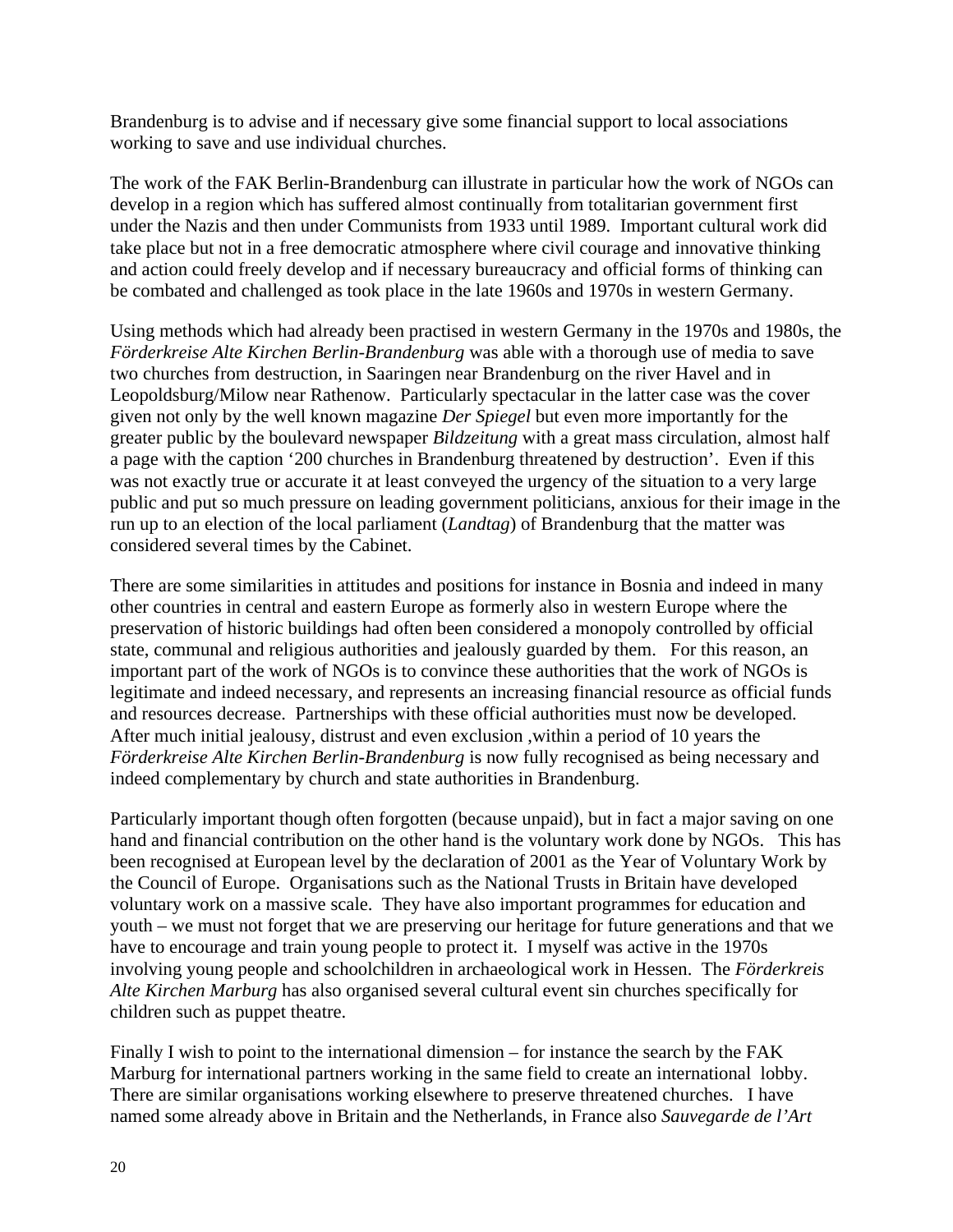*Francais.* The FAK Marburg gave inspiration and help to found the Polish organisation for saving wooden churches from decay and destruction, *Kochajmy kos\_ioly drewniane* ('let's love wooden churches').

The FAK Marburg became a member of Europa Nostra and has worked closely in co-operation with this international organisation for the protection of the heritage. In this way, we became involved in the work of the Council of Europe culminating in the submission of a report on 'Redundant Religious Buildings in Europe' in 1989. The search for possible international partners in the field of the rural heritage and development led eventually to the foundation of ECOVAST (European Council for the Village and Small Town) itself in 1984, organised mainly by the *Förderkreise Alte Kirchen Marburg*. Both Europa Nostra and ECOVAST have developed lobby work as NGOs at an international and local level. This effort has included :

- campaigns of Europa Nostra to save the site of Delphi threatened by the building of an aluminium factory in the early 1980s; to save wooden churches in Poland from 1995 onwards; and currently to save the site of Marathon from massive Olympic development
- the campaign for the reduction of Value Added Tax on repair, conservation and maintenance of historic buildings, landscapes and gardens
- the campaign by ECOVAST and others to save villages threatened by 'systematisation' in Romania in the late 1980s under the dictator Ceauçescu
- the protests of both organisations against destruction of villages, human settlements, flora and fauna and landscape for brown-coal mining
- the involvement of ECOVAST at various levels with Agenda 2000 and Agenda 2001 for instance in the Baltic Region
- the documentation and development of good practice, for example in sustainable rural tourism through the Heritage Trails Projects in Slovenia and Croatia
- the concern particularly together with ISCOMET/International Scientific Conference Minorities in Europe Tomorrow (Maribor) and also Europa Nostra for multi-cultural, inter-ethnic and inter-religious dialogue particularly in south-eastern Europe, for instance here in Bosnia-Hercegovina, also in Kosovo and elsewhere in the area of former Yugoslavia, in which the role of NGOs so very necessary.

# **A practical example in the encouragement of the return of refugees and displaced persons**

Jany Hansal, director - DESA

De\_a is a women's organisation based in Dubrovnik. It was officially founded in 1993 as a peace and humanitarian NGO to meet the psychological needs of women victims of the war, both displaced women from Croatia and refugees from Bosnia, regardless of their nationality or creed. Today, nearly nine years later, De\_a's main aim is to promote economic and community development through public education, while continuing to provide a space for women to support one another.

De\_a's initial programme was a considered response to the situation in which Dubrovnik found itself in1991/92 - a city crowded with refugees and displaced persons in an environment devastated by the war. In that scenario of general suffering, De\_a's founders chose to offer help to refugee women who were wondering around aimlessly in a traumatized state, with nothing to do but queue up for humanitarian aid. It was imperative to start some kind of activity which could keep them busy and help them feel useful in order to regain their self-esteem.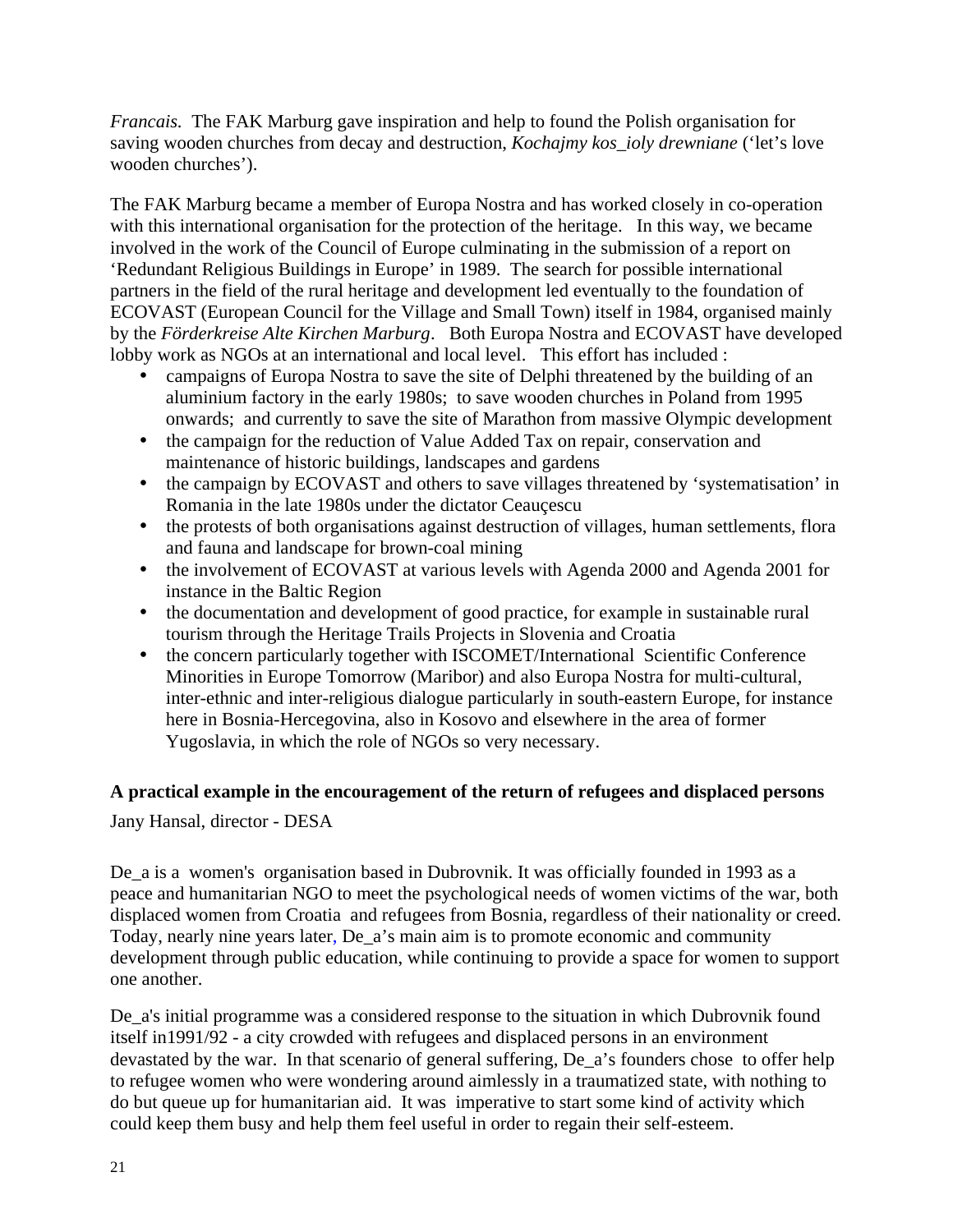De a organised handicraft workshops in the hotels which were housing this unfortunate population. Handicraft activities represented a form of therapy while the finished product could be sold and thus provide a small income. Between 1992 and 1995 De\_a developed and ran seven workshops in as many locations at which more than 3000 refugees women had taken part.

With each change in the general situation, De\_a sought to adapt its activities, in order to provide answers to the new needs of women. As the refugees started returning to their homes, De\_a put still more accent on self-help activities. Aiming to assist women in their task of turning ruins into homes, De\_a introduced courses in sewing and weaving, and even in traditional home decorating ideas used during Christmas and Easter periods.

Since the main economic activity of the Dubrovnik region is tourism, De\_a gave priority to educational programs aimed at enabling women to partake in tourism related activities. Since 1995 De\_a has been organising regular courses in foreign languages, and as of 1999 De\_a offers also computer laboratories.

# **Silk project**

The majority of the refugees whom De a assisted came from the nearby region of Konavle. Women of this area had not only had their homes devastated, but they had also lost a part of their identity - their preciously embroidered traditional costumes. To make new costumes, they needed silk thread. De\_a therefore introduced the Silk Project. In 1994 De\_a traced a silk producing association in France, which supplied a small quantity of silkworm, which one of De\_a's activists literally smuggled into Croatia. With funds raised with the help of Croatian TV, De\_a was able to purchase 1,000 saplings of dwarf mulberry tree, required for silkworm breeding and to distribute them among interested farmers.

So far only a part of the original Silk project has been realised, because of insufficient financial support, expected from the goverment. De\_a had planned to restore a burnt-down building in one of the villages and to establish a small silk factory there, to be run by a co-operative of silk thread producers. The original project was always seen as a stepping stone for future possibilities. Today, about 25 families in the Konavle region are engaged in silk-worm breeding. De\_a activists are very proud of the fact, that a number of silk-worm breeding families have taken their own initiative and are now offering welcome and an organized presentation to visitors. **They are offering also to the visitors their farm products and they gain a small income**. By giving due attention to the restoration of their ancient art of weaving and embroidery, De\_a has helped the women of this region to bring its authentic embroidery product back on the souvenir market and to expand their activities into other areas.

## **Rural tourism development**

Repairing damaged buildings and providing silk thread for the embroidery was not enough to bring life back to the war ravaged area of Konavle, which has only small-scale farming activity to rely on for its livelihood. De\_a has therefore undertaken the task of enabling single households to develop their own small-scale businesses by taking advantage of the resources they already have : their homes, the produce from their land, their animals, and their rich environment.

De\_a sees the rural tourism development project as a "return to life" programme, a form of selfhelp activity, which can further the economic well-being of the local farming population in the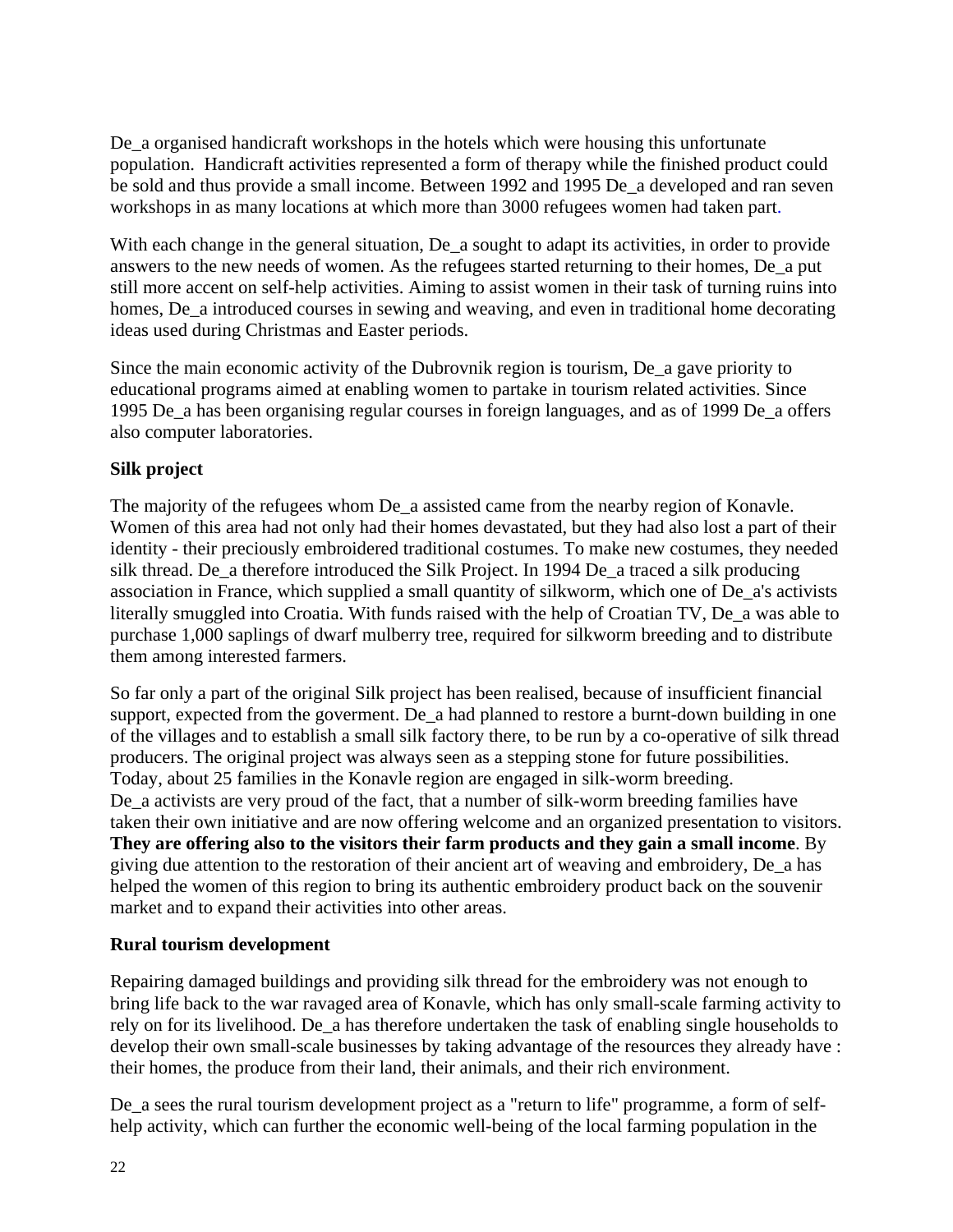most environment-friendly way, by bringing potential customers directly to the farmers' doorsteps, and with them a new life to the community. Farmhouse holidays are currently very attractive to hard-working city dwellers from the heavily industrialised regions of Europe. Farmhouse holidays offer greater relaxation, in close contact with an attractive and unpolluted natural environment, plus homegrown food and local specialties.

De a's rural tourism development project was first started in the year 2000, in cooperation with the French organisation "Accueil Paysan" based in Grenoble, which offered their clients' farmhouse accommodation in the rebuilt houses of the villages of Popovici and Radovcici. After the first year's trial experience, in the spring of 2001 De\_a has organised a series of educational programmes for the local hosts, to enable them to improve their hospitality options and to communicate better with their clients. The programme included a course in French language and basic requirements of French tourists. Additionally to the tailor-made courses for the hosts in Konavle, De\_a has offered seminars for wider groups of users, on the organisation of home hospitality, on various ways of improving and promoting home-stay holidays offer, and also lectures on local heritage, which hosts might be asked to transfer to their guests.

The rural tourism activity offers an extra bonus. While each family unit concentrates on the improvement of its own household potential, it develops a feeling it is building for the future. De\_a hopes that this kind of project will persuade the younger people to recognize the job opportunities within their home region. With the tourist economy developed, more young people may stay on with their families, instead of thinking about emigrating elsewhere. **Achievement of the project : this year, 20 French families spent their holidays in our two villages in Konavle.**

During the 2002 summer season De\_a intends to organise special courses in embroidery and silkworm thread spinning, for the holiday making visitors, to be held in the village of Popovici, where a charming old house, its garden and farmland, have been put at De\_a's disposal by the owners, to serve as the platform for De\_a's future educational programmes : organic farming, alternative ways of exploiting the endemic flora, the introduction of new species of fruit or vegetables, new technologies in vine and olive growing.

## **De\_a has preached and continues preaching self-help**.

In a changing world we must learn to adapt. Organizations, such as De a, must help women who have gone through a traumatic war experience, to find orientation in the new circumstances. They must be helped to understand that there is no Big Mother who can dispense ready solutions for each individual's problems. Government who provide everything, housing, jobs, education and so on, are a thing of the past. Today we have to rely on ourselves, and we also must help each other. Helping each other is a two-way street. People of common needs must fight together for common rights. Groups are more successful in building communities, than single individuals. Common interest groups help the community spirit, a precious commodity, from which all members of the local environment can ultimately benefit.

# **The Difficulties the Bosnian Society Encounters in the Development of the Civil Society and Democracy – an Inside Look**

Aida Daidzic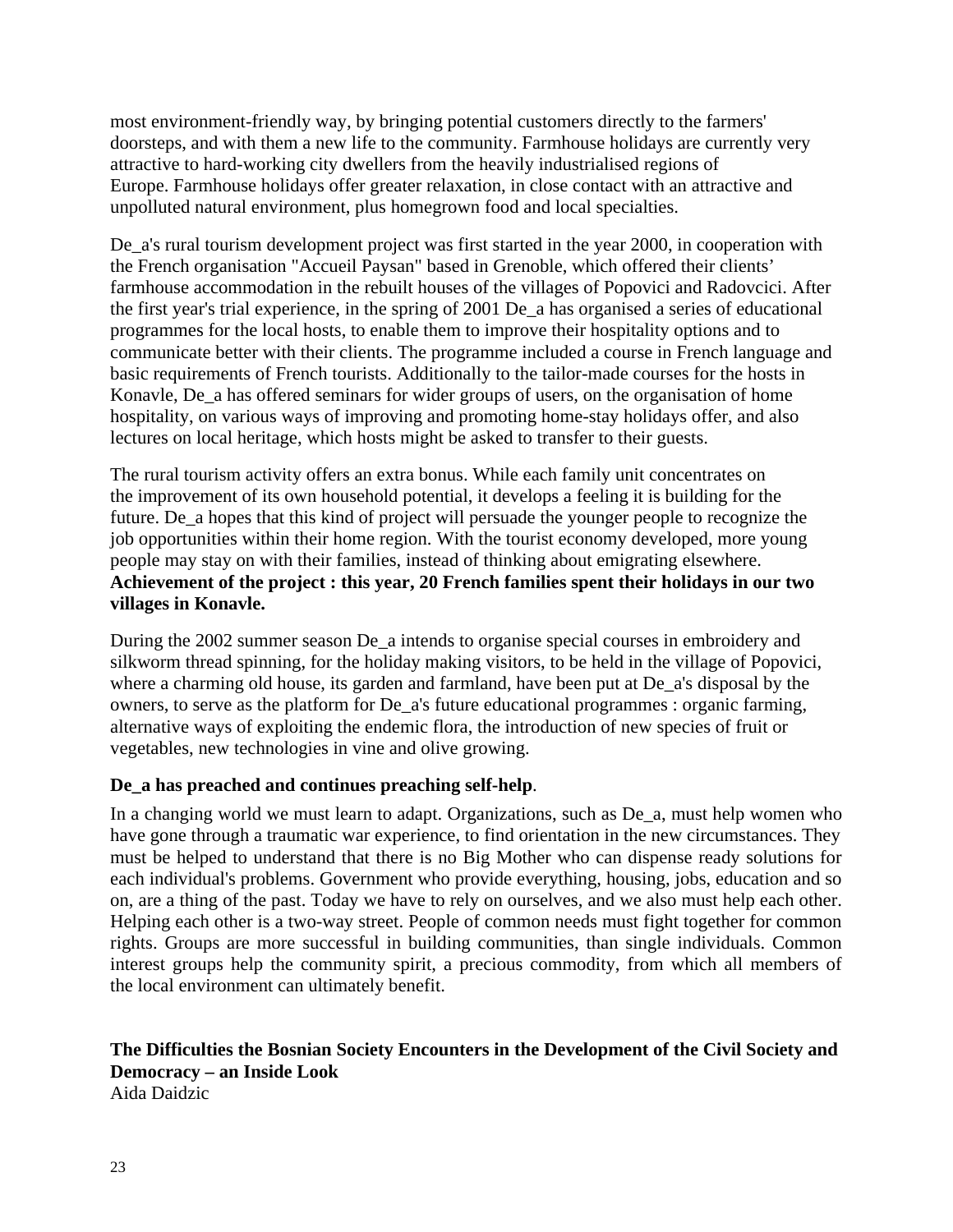When you land at Butmir Airport in Sarajevo, you probably do not know that the area has been inhabited since Neolithic times. Our country is full of the traces of ancient civilisations and cultures that crossed these extents leaving, naturally, their own imprints. Evidently, Bosnia has been attractive as a living space for thousands of years. Being on the fringes of great empires, Bosnia has been distant enough from the power centres for life to be comfortable.

"What is the civil society and where does it stem from?" was the question puzzling me while I was preparing this presentation.

- Did the Illyrian population of Aruba, today's Vranduk, resist so bitterly the Roman legions because they were protecting their "civil" society?

- Did the medieval Bosnia take up so passionately the heresy and Bogomilism (Katharism), which had such clear characteristics of an anti-authoritative social system, because it craved the "civil" society?

- Were the frequent rebellions, uprisings and murders of viziers the "civil" Bosnia's resistance to the Ottoman Empire?

- Was the resistance to fascism, at its strongest, and the support for the partisan movement, "civil" resistance?

An example of the high civil culture, which is still so vivid in our memories, is the resistance of the Sarajevans to the 1,400 day siege of the City, without electricity, water, heating, but with film and theatre festivals, countless concerts, exhibitions and performances.

The crucial mistake of Tito's was that, instead of building a stable and developed Bosnia and Herzegovina which could have been a stability factor for the whole former State, he had arranged a power vacuum in this area, which grew into a battlefield between the Serbian and Croatian nationalities and their greed for new territories. He simply did not understand - and I have often thought that the same thing has not been understood by the leading European heads either – that the **good-natured, naive** Bosnians, with their tradition of respect for the different, are the guarantee for the stability of the South-East of Europe.

In order to establish an association of citizens in a society which, by calling itself socialist, covered up dictatorship with a relative success, you needed to recruit 30 members and a huge administrative feat. (By the way, thirty citizens are still needed to set up an association of citizens, while, for instance, in Germany you need seven). In case your association discontinues its work, all the property it has earned belongs to the State.

I love my country and my firm decision is to live in it. These two things have determined my responsibility which is, in fact, the same as the responsibility of each citizen of Bosnia and Herzegovina, the same as the responsibility of each inhabitant of Europe who, for years, had been passively watching on their TV screens genocide being committed in this country – our responsibility to save and develop **the most valuable asset of this country** , i.e., its social culture and multicultural respect, which were so brutally attacked both with the war and post war events.

Between 1992 and 1995, of some 3.9 million Bosnia's pre-war inhabitants, some 250,000 were killed, while 2.2 million left. Intellectuals and prominent citizens, promoters of the civil society and civil culture were targeted and killed by hit lists.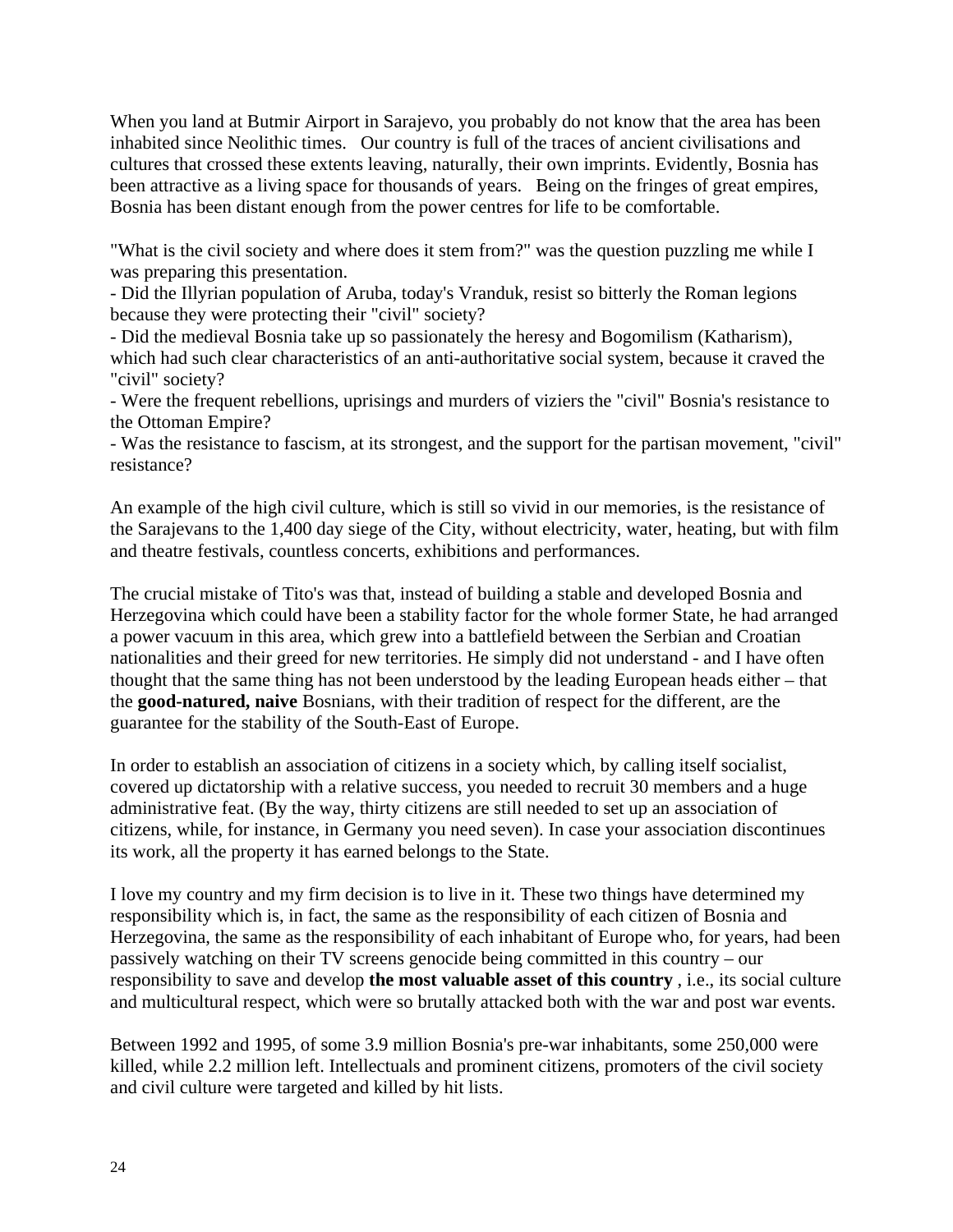After the Dayton Agreement, 609,883 (27.76%) people have returned to the B&H Federation, 160,994 (7.31%) to Republika Srpska, and 7,824 (0.36%) to Brcko, which is 35% of the country's total number of refugees.

Concerning the minority returns, after the Dayton Agreement 173,784 (7.9%) have returned to the B&H Federation, and 70,241 (3.2%) to Republika Srpska, which is in total 244,025 (11.09%) out of 2.2 million of refugees and displaced persons (DPs). But, the exodus of the population continued even after the Dayton Agreement had been signed. Before the war, about 40,000 people lived in Srebrenica and Bratunac. In an attack, in the UNprotected zone of Srebrenica, about 10,600 persons were massacred in 1995, while  $17,500<sup>1</sup>$ displaced persons were registered in the B&H Federation. Of those displaced persons, between 7,000 and 8,000 were issued the USA immigration visas, and to date only some 120  $(0.3\%)^2$  of the original population have returned to Srebrenica. Clearly, it is easier for the Srebrenica people to reach the States, cover 10,000 or 15,000 km, learn a new language and get used to a completely different lifestyle than to return to Srebrenica, which is about 160 km away from Sarajevo.

We cannot even talk about the returns to rural areas<sup>3</sup>, since almost all returnees are the old people returning to their destroyed homes mainly to die there.

The post-war Bosnian society is being additionally weakened by the exodus of the educated population (brain drain), and at the same time, among the returnees the fewest are professionals and educated people, because they are gladly accepted in the host countries. I do not have, unfortunately, the reliable figures about this migration, but a significant indicator could be that less than  $1\%$  of the registered job seekers<sup>4</sup> at Job Bureaux are university-educated, which means that the ones who should bear the country's development simply are not here. According to a devastating study by UNDP, 62% of the youth see their future in other countries, not in Bosnia and Herzegovina.

Today, in Bosnia and Herzegovina 400,000 of its inhabitants are employed, 400,000 unemployed, and  $400,000$  are school and university students, with another  $400,000$  pensioners<sup>5</sup>.

The Bosnian society is a society going through a triple transition - from the war to post-war society, from the planned to the market economy, from the centralised to the decentralised administration - with a population which was exposed to incredible brutality and which is a war

 $\overline{a}$ <sup>1</sup> All figures have been rounded off.

 $^2$  According to Dr Ilijas Pilav of the Union of Demobilised Combatants of Srebrenica

<sup>3</sup> OSLOBODJENJE, Wednesday, 17 Oct. 2001, p. 9 Edina Kamenica, ILLUSIONS TO PEOPLE – THE BUCKS TO THE COMMISSION: The Fund for Refugees and Displaced Persons, stipulated in Annex 7 to the Dayton Peace Agreement to have been founded and managed by the Commission, CPRC. As it is known, it consists of four members from the B&H Federation, two from Republika Srpska, and three, including the President, were appointed by President of the European Court for Human Rights. As its name suggests, the Fund was intended to financially support the return process and returnees; however, six years later, it has not yet been founded.

<sup>4</sup> Employment Bureaus in Sarajevo, Travnik, Tuzli, Banja Luka and Mostar

<sup>&</sup>lt;sup>5</sup> These are round figures.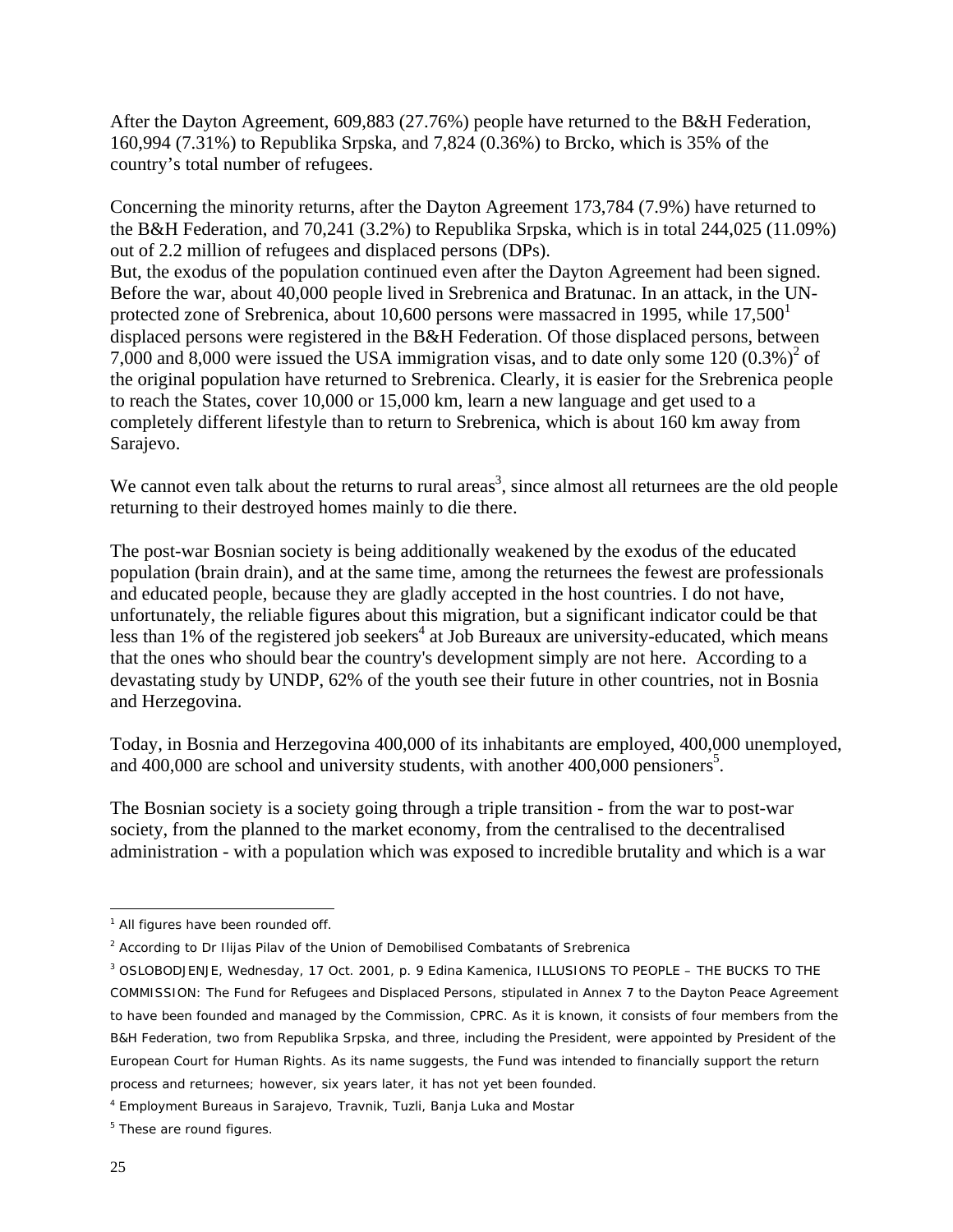trauma victim. Let me quote the American psychotherapist Yael Danieli: **democracy cannot be built by the hands of broken souls<sup>6</sup> .**

The problems we have been facing are complex and cannot be limited to the mere reconstruction of the material substance, nor is it a task soluble by means of pressing the keyboard buttons in bureaucratic institutions, national or international ones.

If we roughly simplify the Dayton Agreement, then the deal was the following: armed activities were stopped, and although the crime perpetrators have not been brought yet to justice, or sanctioned, the international community will invest in Bosnia and Herzegovina thus supporting democracy and welfare, while its population, i.e., Bosnian men and Bosnian women, will work towards the building of the democratic and civil society.

Huge financial means have been invested in the reconstruction of Bosnia and Herzegovina, but it would be erroneous to regard that money as the money stimulating investments. That was the money used to buy peace and to gain time<sup>7</sup>.

The reconstruction of the Bosnian society is a monumental task. Although much has been done so far, it is still far from being sufficient. Bosnia and Herzegovina is the poorest country in Europe. GNP in Bosnia and Herzegovina is US\$ 1,200 $^8$  (the pre-war GNP was US\$ 2,500, but even then we were the least developed republic in the former State).

According to the international community, US\$ 6 billion have been invested in Bosnia and Herzegovina. Although the infrastructure has been significantly rehabilitated, although, for example, in the centre of Sarajevo one cannot see the war traces, you will have to agree that such a huge sum simply cannot be seen.

**Declaratively**, the international community has dedicated itself to the building of the civil society in Bosnia and Herzegovina and it is absolutely clear that enormous amounts of money have been streamed in that direction. I can witness that money is not **particularly visible** in the nongovernmental sector.

 $\overline{a}$ 

<sup>&</sup>lt;sup>6</sup> The Public Debate held on the premises of the Jewish Community, 10 Oct. 2001

<sup>7</sup> OSLOBODJENJE, Wednesday, 17 Oct. 2001, p 2; Slavo Kukic - FAITHFUL TO THE IDEA: "Nor was the projected change, the high principles, supported by all the money from the international community. Simply because, still today, there is no genuine readiness for co-operation with the Hague Tribunal, although it is legally sanctioned, not to mention the extradition of Karadzic and Mladic. There is not, either, true support for the exercise of the citizens' right to return to their pre-war homes. On the contrary, still today attacks on and intimidation of the people who decide to return are part of the everyday life there. Not only that. Indifference to, or even tendency to participation, are manifested by the state authorities – police and courts first of all, but the local authorities as well. Finally, the resistance to empowering the B&H State Institutions is still strong. It can be recognised, first of all, in the demands for imperative, and definitely unconstitutional, Entity politicians' mandate in the State Institutions. It is, however, recognised also in publicly expressed reluctance of the Entity Prime Minister to accept determination for such institutions as a requirement for BiH's accession to the Council of Europe. Because, for Ivanic too, they are a road to unitarising – and imagine this – the loss of RS sovereignty".

<sup>&</sup>lt;sup>8</sup> As quoted by the World Bank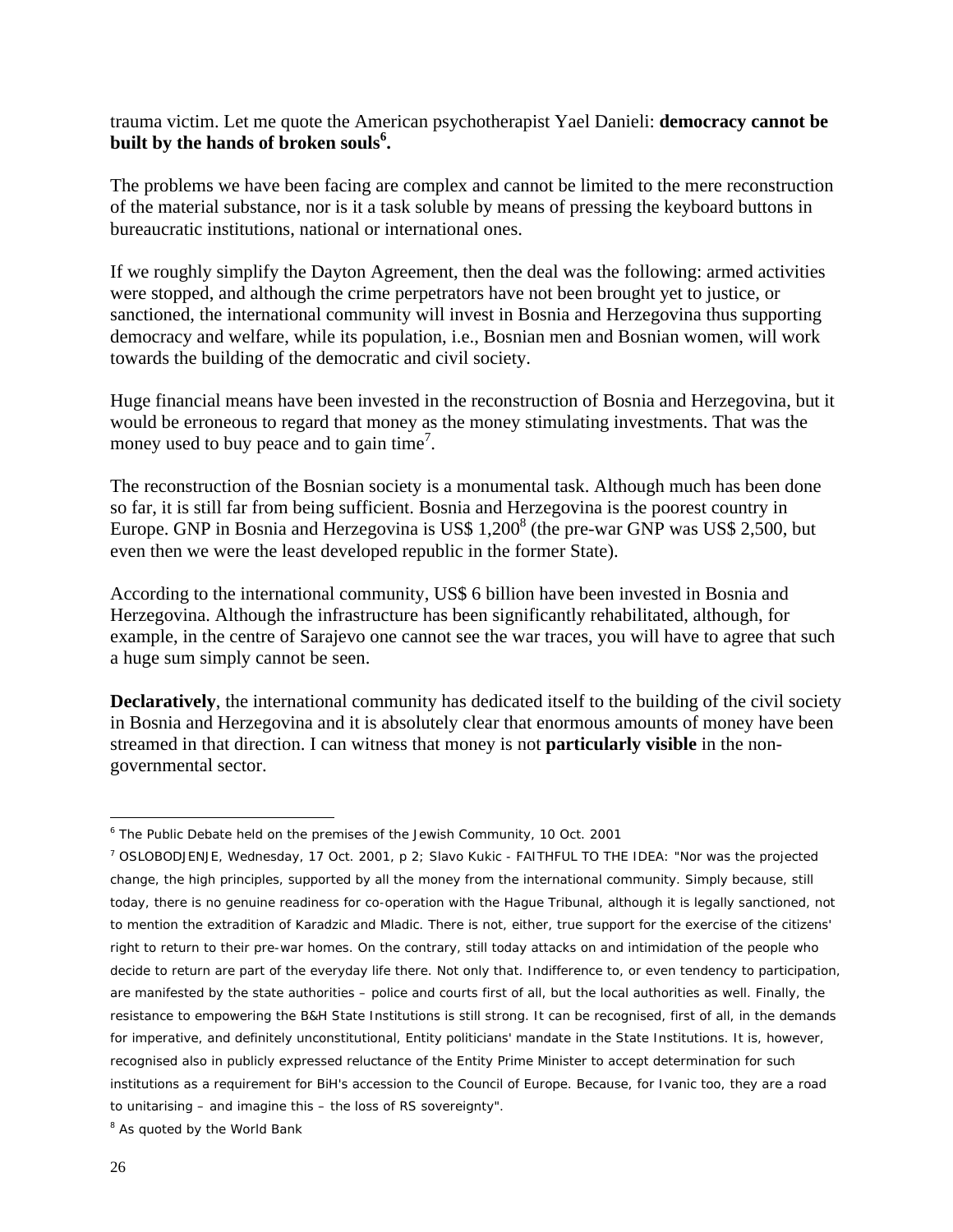Today, when you open a newspaper, you can read headlines like:

- "OHR legalises the plunder of Aluminij" (Oslobodjenje, 24 August, 2001, pp 4-5)

- "For a Loan of  $\alpha$  10 Million,  $\alpha$  19.5 Million<sup>9</sup> go to Foreign Experts" (Oslobodjenje, 6 October, 2001, p 5)

- Zepce Citizens protest outside of the Sarajevo OHR Building" (Oslobodjenje. 11 September, 2001, p 8)

- "SFOR Knows Karadzic's Whereabouts" (Oslobodjenje, 5 September, 2001, p 5)

- "Council of Ministers Asks Pardon from Ms Stiegelmeyer" (Oslobodjenje, 10 August, 2001, p 3)

- "SFOR Soldier Hit me in Stomach" (Oslobodjenje, 5 October, 2001, p 5)

My aim is not, by any means, to **beautify the reality of the local authorities**, or to hide the weaknesses of the local corruption and **the passive & blocking attitude** of the concrete-like heads in the administration machinery, but I have the impression that by reproaching them, the objective weaknesses of the international activities **are covered up.**

That is why I beg you to excuse my frustration. But, when I see in the newspapers that Vim Timermans as an OHR expert, who was reviewing the Mostar "Aluminij" privatisation, writes in his report that, although the privatisation was carried out **illegally**, it still "would not be the wisest thing, for political, practical, economic and social reasons, to quash the illegal decisions made by Aluminij – the change of the capital is questionable, but the OHR experts do not advise the financial auditing"<sup>10</sup>, then nothing in this world can convince me that the international institutions in this country are not just as corrupted.

If the international institutions, which came to this country with an aim to help with the establishment of **the state of law**, while with their highly paid "services" they support the **illegal** plunders, then allow me to wonder what the purpose of their presence here is.

Our journalist, Envera Selimovic, asked the EU Ambassador, Hans J. Kretschmer, if it was true that practically only  $\alpha$  1 of invested  $\alpha$  5 is invested in the country. Mr Kretschmer decidedly denied the allegation, but he refused to disclose the real proportion. However, the rumour spreads that the real proportion is 2.5 DM for Bosnia and Herzegovina to 7.5 DM for the organisation and administrative costs, which remain either for the donor countries, or the international organisations.

Isn't it absurd that the OHR Office is paying ¤ 21 per 1m2 for the use of the office space at the Mostar "Ero" Hotel, the ex-Pensioners' Home<sup>11</sup>, usurped by the HDZ (radical Croat party), and thus directly fills the HDZ coffers.

Just another concrete example of the administration incapacity: the Austrian Government, i.e., Bundeskanzleramt granted a loan of  $\approx 3.5$  million aimed at stimulating the building of private housing units. The credit line was implemented through the Bundeskanzleramt of Austria and KFW (Kreditanstalt für Wiederaufbau) of Germany. Although the KFW committed itself that it

 $\overline{a}$  $^9$  All money values are expressed in \$ or  $\,$ 

 $10$  Oslobodjenje, 26 August, 2001, p 3

<sup>11</sup> Oslobodjenje 12 Jan. 2002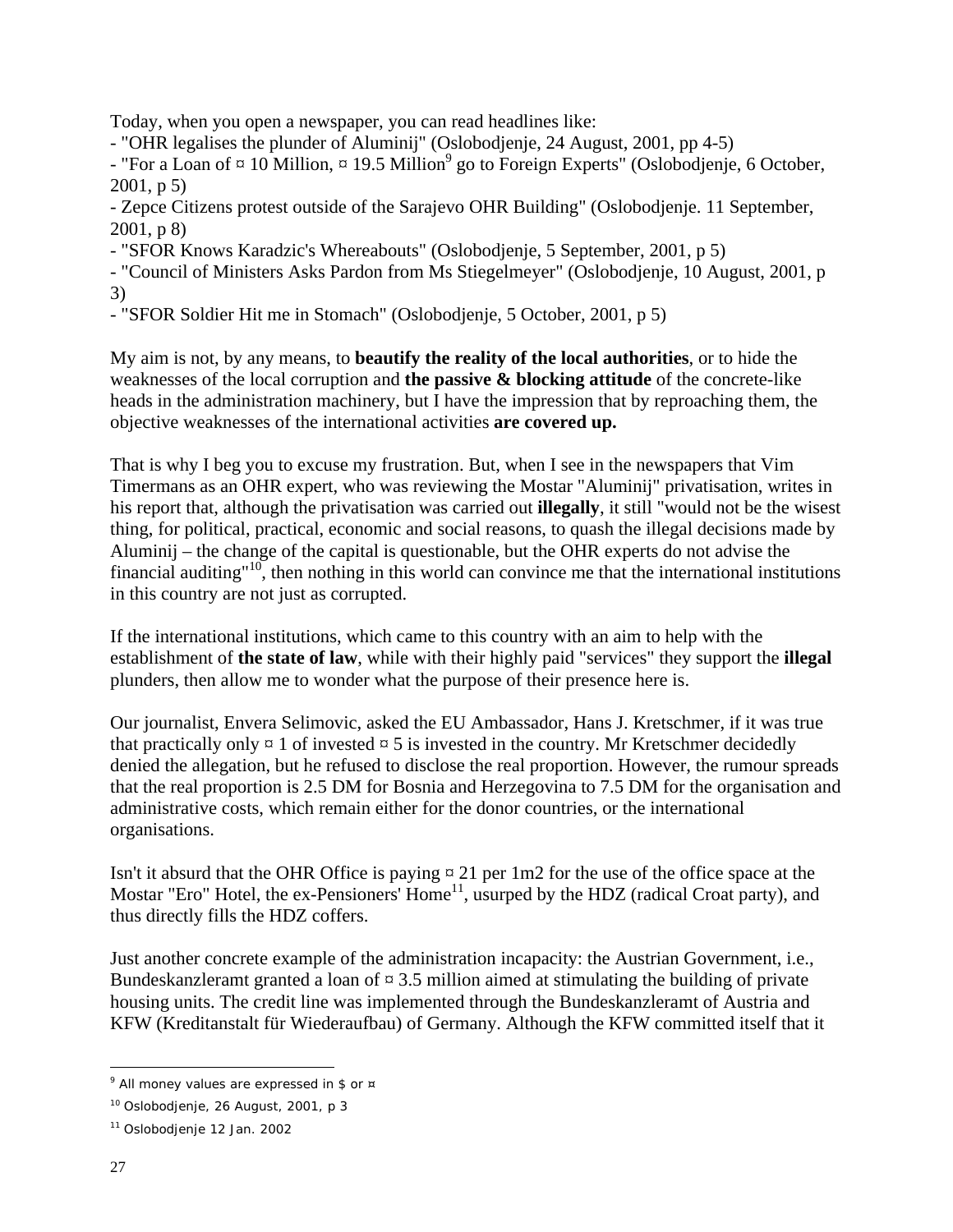would not make profits on that transaction, the credit requirements for  $\approx 15,000$  were the interest rate of 12-16% (normal consumer interest rate is 6-8%) with a repayment period of 5 years and the grace period of 6 months. In practical terms, for the **grant** loan of  $\alpha$  15,000 you pay off ca  $\alpha$ 21,500 within five years. Of course, you were forced by no one to raise that loan, but in practice, **incredible money laundering is made possible:** it was only black marketeers, Mafia members and **war profiteers** that took such loans repaying them as soon as the grace period, to have interest rate costs low and to legalise the money received.

After a large number of such and similar incidents, the incredible élan and will the population of Bosnia and Herzegovina had in 1996 for reconstruction, **simply vanished**, and were replaced by passiveness, resignation and depression.

I am the élan of the Women's Organisation BISER<sup>12</sup>, founded in 1992. The Organisation is extremely small in terms of the number of its members. It consists of 15 university-educated professional women working on a voluntary basis. Our work concerns the most vulnerable category of the society – the women refugees.

The total amount of money we provided during and after the war is ca  $\alpha$  4 million. Additionally, the Organisation managed to provide, build or reconstruct 3 women's centres in Bosnia and Herzegovina (Sarajevo, Tuzla, Travnik), with some 7,000 direct beneficiaries annually<sup>13</sup>.

For years we have used **the major part** of our time and energy to provide finances. Here is only one of many examples:

Last spring, one team of two PhDs, one economist, one sociologist, and myself as the planning expert, was preparing applications for two European projects. The projects had recommendations/support from all the mayors of the respective municipalities, and also from Hans Koschnik, the Stability Pact Commissioner, for the return of refugees. One of the projects, "Agora for Women", whose overhead costs were 1.5% for the total number of 11,000 women beneficiaries, was refused on grounds that the education was not compatible with the development of democracy, and the other, called "Working with Trauma", whose overhead costs were 2%, meaning 10 cents + for each  $\alpha$  5 for the total of 4,000 direct and 8,000 indirect women beneficiaries, was also refused with the explanation that in the project it was not possible to differentiate enough the women victims of torture from the women war victims.

Our decision is **not to apply any more** for any projects with the EU, as they are too exhausting and humiliating, and we simply cannot accept that the most creative team of our Organisation, instead of working with women, constantly wear themselves out in a race after money. A few of my colleagues believe **that it does not make any sense to continue** our activities. My Organisation's experience is that we made tremendous effort and did our part of the deal successfully. We were very naïve and we feel desperately let down.

 $\overline{a}$  $12$  BISER International, International Women's Initiative of Bosnia and Herzegovina, founded in 1992 (visit: www.biser.de) BISER filed charges against Radovan Karadzic in1992 and won the first legal punishment for this criminal in New York in August last year.

<sup>&</sup>lt;sup>13</sup> The Program is a combination of the evening school and club. In the Center, we organise for them various courses, then medical and psychological support, as well as a debate club.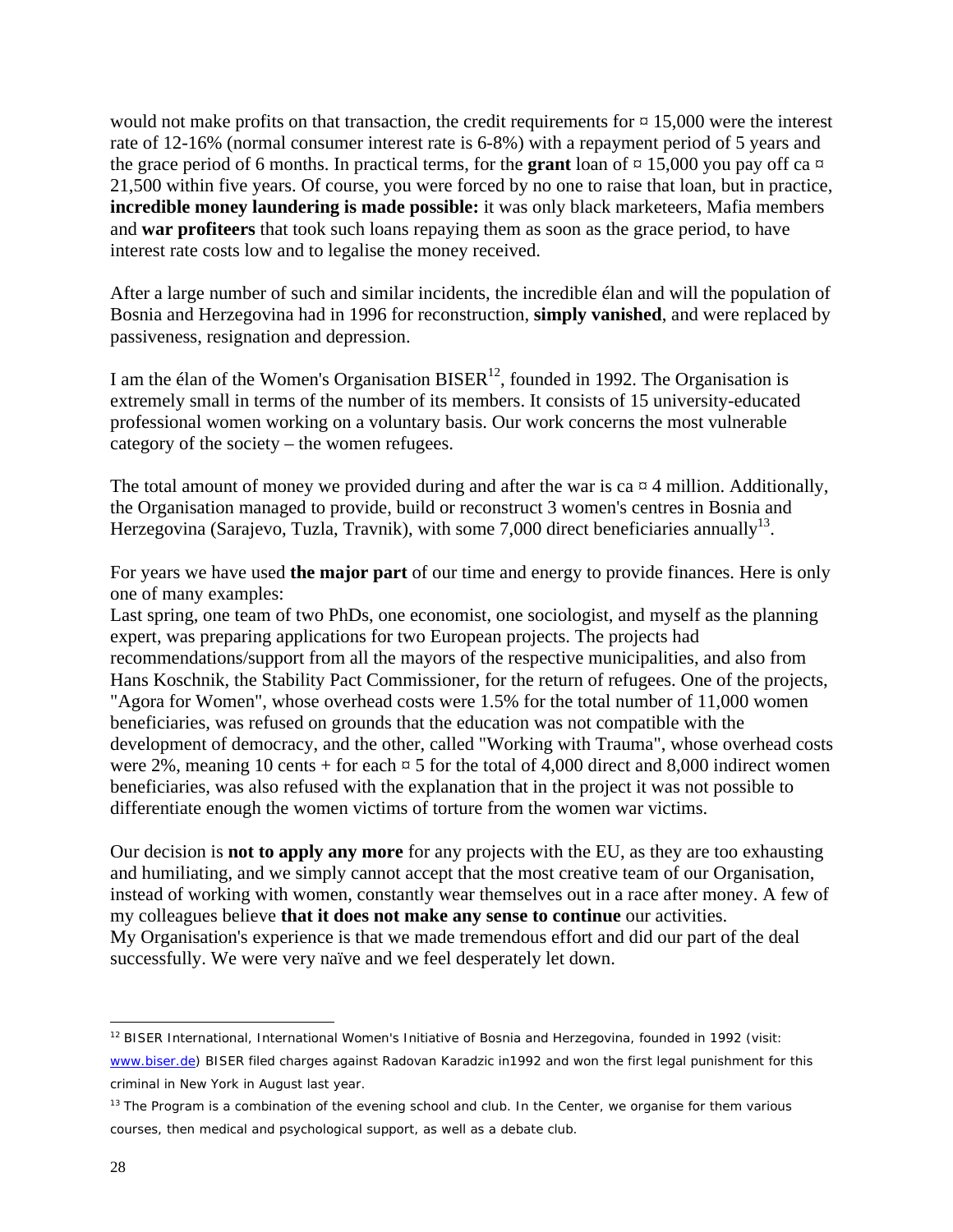We are not the only organisation that is exhausted and discouraged by the situation. According to the IKVA 2000 Directory, there were 173 international and 365 local non-governmental organisations. Recently, the numbers have been dramatically falling.

I will finish by quoting the recent statement by a professor of economics, Dragoljub Stojanov: "Too highly paid international experts in our country have made too many too serious mistakes."

# **The King Baudouin Foundation in Southeast Europe: strengthening community development**

Fabrice de Kerchove, Programme Officer – King Baudouin Foundation

Since 2000, the King Baudouin Foundation<sup>14</sup> has been focusing on this main goal through three programmes that support initiatives taken by local organisations in South-East Europe<sup>15</sup>. These three programmes are aimed respectively at improving relations between ethnic groups, preventing the neglect of children and eventually enhancing citizen's participation in heritage and cultural projects.

While dealing with quite different themes, areas of activities and partners, those three programmes share common values and features that this paper briefly underlines, before presenting in more details the Living Heritage programme, which best fits with the conference's main topic.

First of all, all three initiatives aim at building mutual respect between communities, as well as at encouraging those communities to engage in a dialogue with local authorities and take part in decision-making. To that end, they share the same general approach to work consisting of facilitating cross-sectorial partnerships and empowering local communities.

All three programmes combine a regional scope covering seven countries and a strong local focus. In each country, they are meant to be designed in order to address appropriately the local needs and opportunities. To this end, the programmes are being carried out within the framework of a partnership involving not only financial partners, such as the national Soros foundations, but also local co-ordinating organisations. It is therefore up to all partners to set the priorities and strategies at local and national level.

This decentralised approach to programme management allows the Foundation and its partners to provide small but well targeted financial support to local initiatives. However, grant giving is not enough, and these programmes also consist of technical assistance and training aimed at both our co-ordinating partners and the beneficiaries.

 $\overline{1}$ <sup>14</sup> The King Baudouin Foundation (KBF) is a Belgian independent organisation working in public interest. It was established in 1976 on the occasion of the 25th anniversary of late King Baudouin with the aim of improving the living conditions of the population. In other words, the Foundation develops and supports initiatives both in Belgium and abroad in the areas of poverty and social exclusion, labour and employment, sustainable development, governance as well as the development of civil society. The KBF is based in Brussels with a staff of 85. It also has a small branch in the United States, the King Baudouin Foundation US, which is located in Atlanta.

<sup>&</sup>lt;sup>15</sup> Albania, Bosnia, Bulgaria, Croatia, Macedonia, Romania and Yugoslavia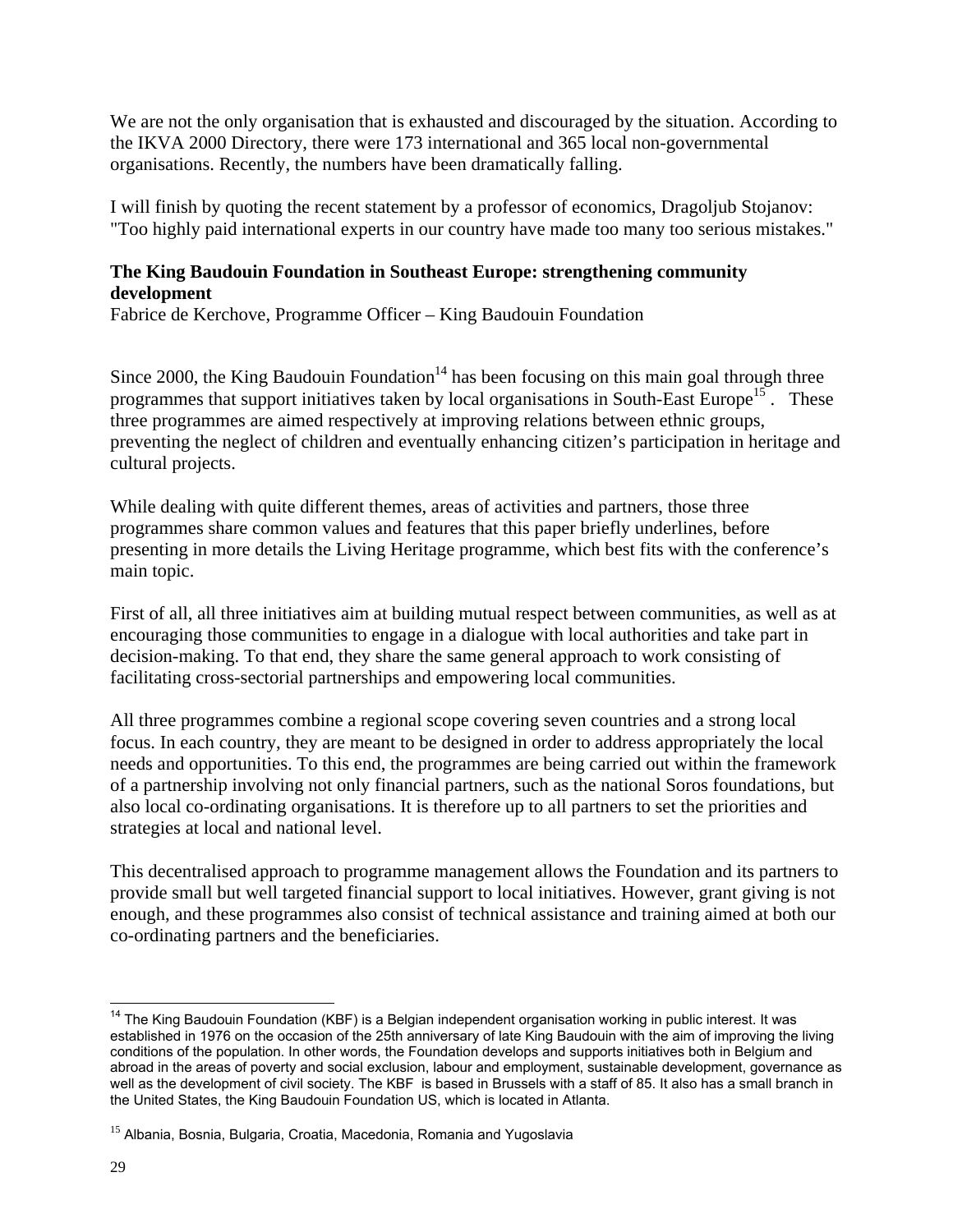Advocacy is also a very important feature in those three programmes. Beyond specific activities aiming at raising awareness among decision makers, the Foundation hopes and assumes that the power of examples, of successful local initiatives mostly developed in remote areas where very few donors are present may contribute to eventually influence policies in our fields of interest.

#### **Living Heritage : community development through cultural resources**

For the last twenty years, the King Baudouin Foundation has a built a valuable experience in the field of cultural heritage, both in Belgium and abroad. More recently, the Foundation has shifted its approach to heritage from restoration and preservation projects to a broader understanding of heritage considered as a means rather as an end, and therefore using it as a resource for strengthening the communities and improving the living conditions of the population.

**A widening concept**. It has been quite a number of years that the concept of heritage has changed and goes today well beyond the traditional typologies - such as natural, architectural, archeological, movable or immovable - to deal with more intangible notions such as lived history, memories, traditions and activities of people. Moreover, in the recent international texts, the typologies and categories of heritage are progressively being taken over by such concepts as integrated conservation and cultural landscape which consider heritage in a much broader context, being cultural, natural, social and economic.

This evolution shows also how the preservation and management of heritage have become a shared responsibility which depends more than ever on the abilities of communities to appreciate the values of monuments and sites. In this respect the growing success of awareness raising events, such as the European Heritage Days, signifies the degree to which the general public identifies itself with these values. In other words, our heritage is what we value and what gives meaning to our lives and the places where we live and work : that is why it must be kept alive.

**A new role within society.** Heritage is not only a source of pride for local people and a source of interest for visitors, it is also a resource. This has been most often recognised in economic terms, particularly in relation to the built heritage and cultural tourism. But in recent years, our understanding of the developmental value of heritage resources has been deepening to encompass issues of social and community development, including education, local capacity building, social cohesion, participation or reconciliation.

In such a context, heritage is entrusted with a new role within today's society which calls for a global approach involving stakeholders at all stages of projects. This unifying, citizen-oriented approach to heritage is mentioned in most international texts dealing with integrated conservation but one must admit that it is actually rarely put into practice, especially in Eastern Europe, where the conservation of heritage remains cut off and is subject chiefly to technical and financial constraints.

**The Living Heritage in principles**. This interaction between heritage and society is precisely the challenge which the King Baudouin Foundation is willing to address through the Living Heritage, a grant and capacity development programme aimed at enabling local community development in Southeast Europe through the promotion of sustainable culture and heritage initiatives.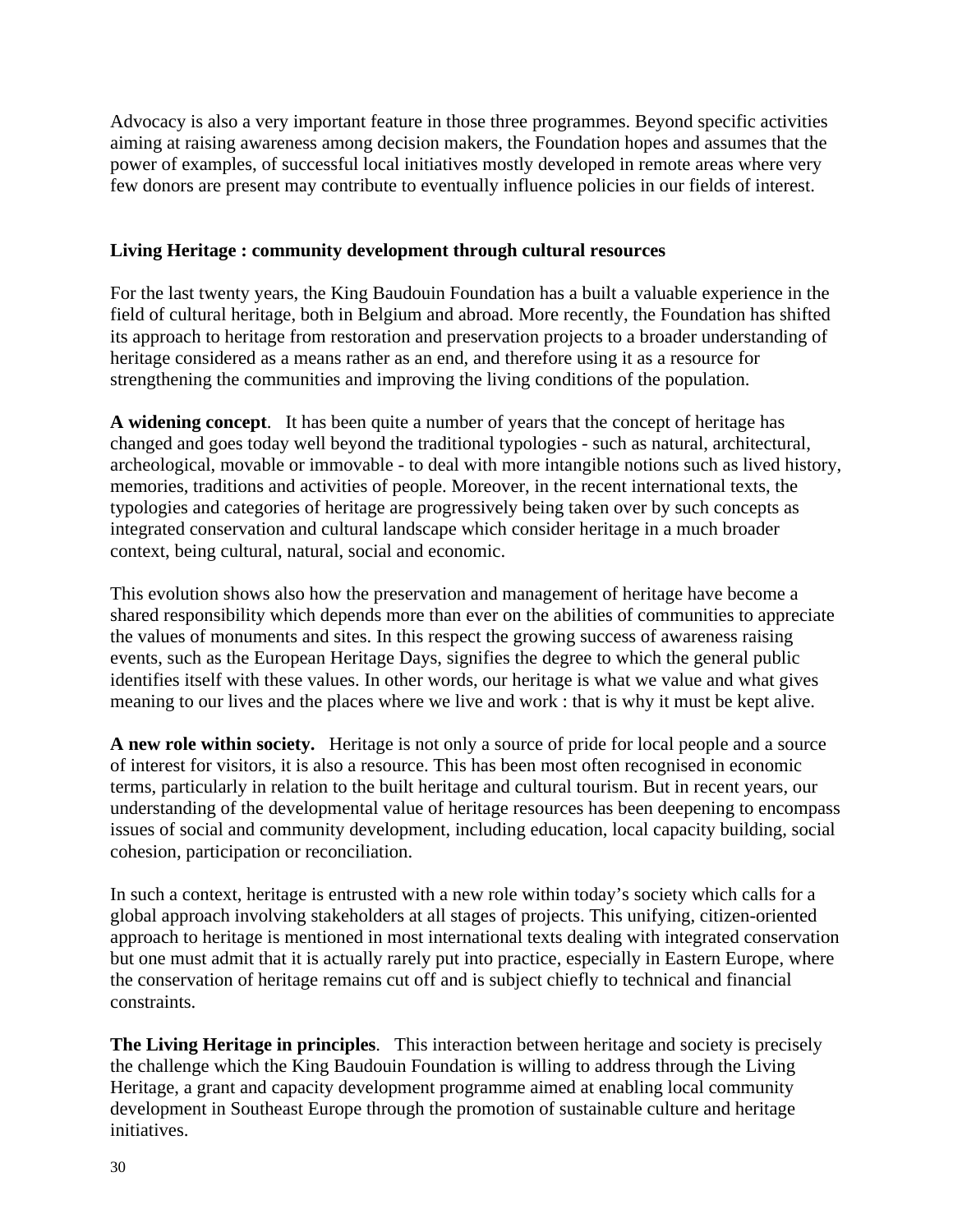Key elements of the Living Heritage are the following:

- working with local communities, public authorities, NGOs and other partners;
- **Example 1** facilitating open, fair and participative processes in every stage of development of Living Heritage projects so as to establish mutual commitment and local ownership;
- ß gearing the work according to the specific features of local situations;
- boosting local expertise, knowledge and organizational skills.

The programme combines a grantmaking scheme, capacity building and technical assistance as well as evaluation and exchange of experience at local, national and regional level.

The Living Heritage in practice

The programme is operational in Macedonia and Bulgaria and is under preparation in Romania. It will be launched in Bosnia and Herzegovina and in Yugoslavia in 2002. Albania and Croatia should follow in 2003. Before the decision was made to focus on the seven countries covered by the Stability Pact for Southeast Europe, some pilot projects were developed in such countries as Russia, Czech Republic and Slovenia. Hereunder follow, as a conclusion, two case studies that illustrate how some of the basic principles of the Living heritage are implemented on the field.

## **The Kras Landscape Expressions I and II (Slovenia, 1999-2001)**

This project was developed in two phases (1999-2000 and 2000-2001) within the framework of a regional development plan for the Karst initiated by the Slovenian authorities with the support of the Council of Europe covering 4 municipalities with a population of about 30,000 inhabitants. It consisted of forty-six small-scale, local activities, mainly targeted at school-age children and young people, each one focusing on a different way of looking at the region, its heritage, both cultural and natural, its traditions and promoting them.

From March to May 2000, and from March to May 2001, numerous meetings involving the stakeholders and two series of workshops and training sessions were organised in different places around Karst to prepare the mentors for their future work with the young participants. By the end of the summer in 2000 and 2001, the different activities had taken place, with the participation of primary schools high school, students from both the Slovene and Italian sides of the border, a number of artists and craftsmen, and various local companies and associations.

Outcomes (achieved) :

- new models of heritage education
- local identity and ownership
- increased capacity and visibility of NGO's and citizen's initiatives
- increased public support

# **Living Heritage in Macedonia (2000-2003)**

In partnership with the Foundation Open Society Institute of Macedonia, four projects were launched late 2000 in Skopje, Krushevo, Prilep and Bitola. Except for Skopje, where the project consists of a campaign raising awareness for the revitalisation of the old Bazaar, the other initiatives focus on the restoration or reconstruction of built heritage at the benefits and with the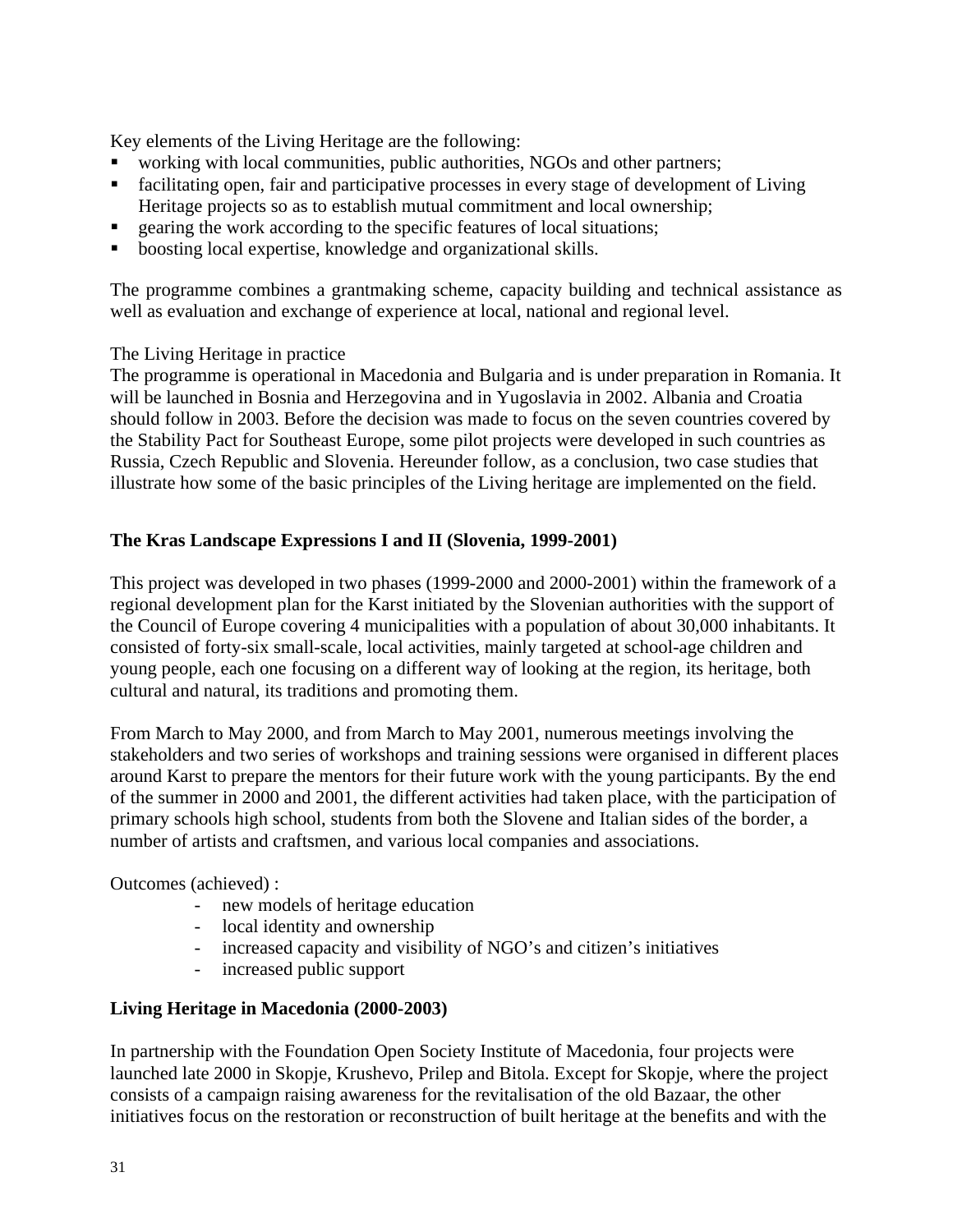participation of local communities. In all three towns, a consultation process involving NGO's, local authorities and the inhabitants was set up to determine the object to restore and decide upon its new use. In Bitola, for example, the initiative was taken by a youth association in partnership with the municipality to establish a youth cultural centre within a former pioneers house which had been abandoned for ten years. All four project teams were provided with a training in project development and a small grant to further elaborate their initiative. Full grants will be provided for late 2001 on the basis of comprehensive proposals including action plan and partnerships agreements.

Outcomes (in-progress):

- models of local consultation and partnerships developed
- communication and interaction through heritage
- urban regeneration.

## **Enhancing and stimulating development at the local level**

Professor Michael Dower, ECOVAST Vice President

I offer a definition of local development; and a brief description of three initiatives that ECOVAST have taken, which are relevant to the challenge of local development now facing the countries of South East Europe.

Local development may be defined as 'a sustained and sustainable process of social, cultural, economic, political and environmental change which is specifically designed to improve the lives of those who live in a particular area'. All the words in this definition merit close attention.

As to the ECOVAST initiatives … first, we organised in 1999 a series of **training programmes** in integrated rural community development for the Carpathian Foundation. Participants were people involved in local development work in parts of Hungary, Poland, Romania, Slovakia and the Ukraine. The experience showed that high value can come from the exchange of experiences between people from different countries, who are all working at local level. The training material is available in published form.

Second, we launched in 1997, after a 2-year study, a pioneer **Heritage Trail** in Slovenia. This was an effort to show how the people and businesses of a rural area could benefit from sustainable tourism based directly on the natural and cultural heritage of their area. It has proven a real success, and ahs been followed by the creation of a second Heritage Train in another region of Slovenia and by a current effort to create a similar Trail in Croatia. The idea could well be applied in other parts of South East Europe.

Third, we are currently working with other non-governmental organisation on the **PREPARE programme** – Pre-Accession Partnerships for Rural Europe. The aim is to strengthen local democracy, and promote international exchange in rural development with specific focus on the 10 countries of Central Europe who are recognised candidates to join the European Union. The belief underlying this programme is that rural development programmes will be more effective and sustainable if people at local level are actively involved. Within this programme we are just starting a first national project in Slovenia, to strengthen the village movement there. Again, this idea could well be applied in the countries of South East Europe.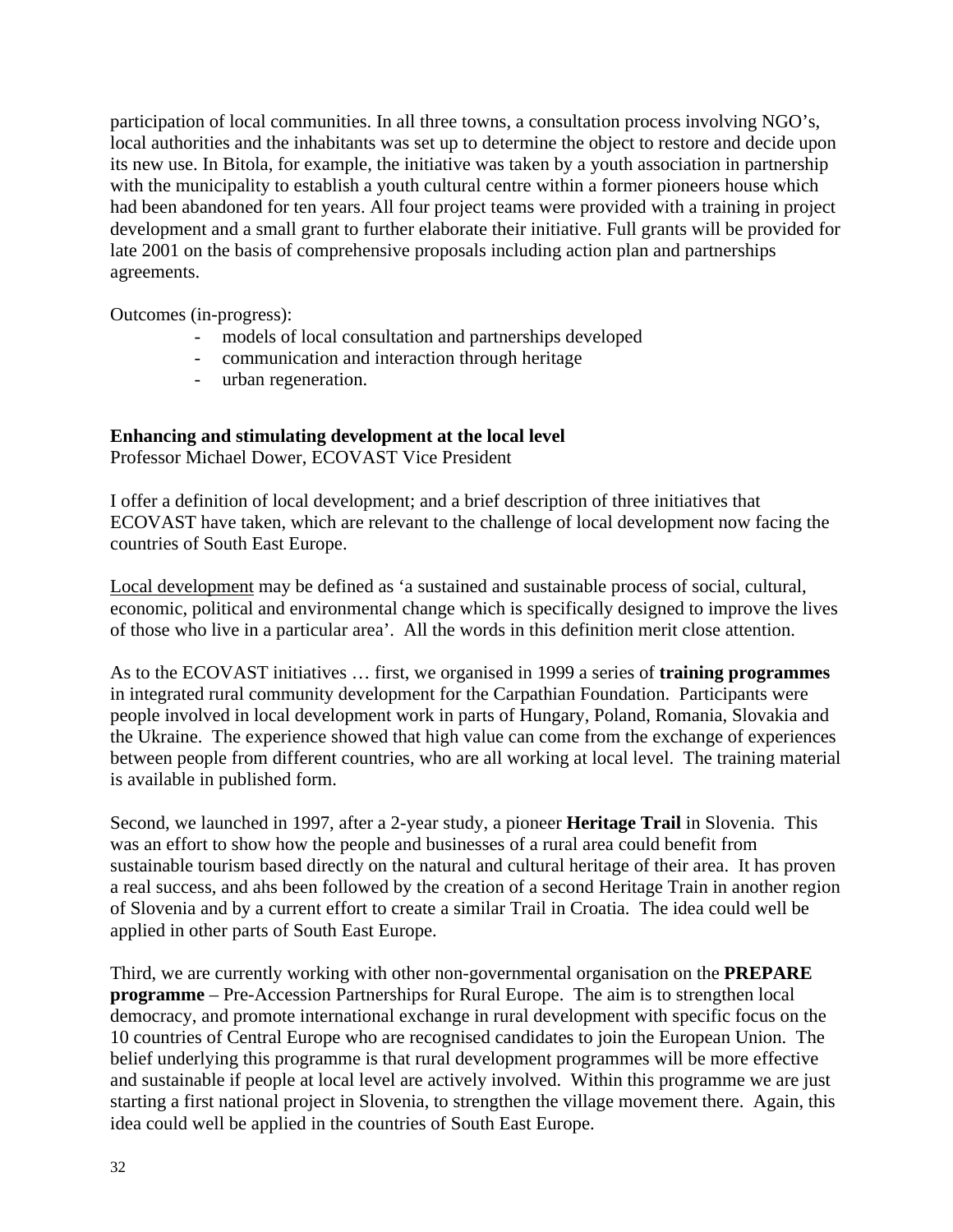#### **Summary of Conference Conclusions**

Professor Michael Dower

We have had a most stimulating conference, thanks to the ready welcome of our Bosnian hosts and the many different perspectives of those who took part. We who come from outside Bosnia have been humbled to witness the pain caused by the recent war; we are aware that we do not well understand what the country now needs.

We have been thinking about Europe, and specifically about South East Europe and the major and difficult transition which the seven countries of the Stability Pact are undergoing. We have gained some insights into the challenge of the regeneration of Bosnia, still so heavily affected by the trauma of the war.

We have focused, in the tradition of ECOVAST, upon the great duality – the people and the heritage. We have discussed the great challenge facing these countries – to rebuild morale and confidence; to enable the people to live decent lives; to strengthen and diversify the economy of households and communities; to improve the infrastructure; to understand, celebrate and protect the multiple cultures of the people; to respect the heritage and the environment; and to do all these whilst addressing the hard issues of security, resettlement, return of refugees and respect for all cultures and minorities.

We have noted the means that are available to address this challenge – the structures of government; the aid agencies; the formal programmes, such as the Stability Pact; the professions; the non-governmental organisations; and, most important in terms of long-term regeneration, the energy of the people with their traditions, skills and resources. We have emphasised the need for co-operation between these many different interests.

Our field trips – in Fojnica, Rama and Travnik – have provided a rich set of ideas. From them I draw conclusions under four headings:

## *People*

Bosnia, more visibly than many other countries, is multi-cultural, with major and distinct religious and ethnic groups. Development programmes must relate coherently to these cultural differences.

In many localities, the pressures of war and of weak economies has caused intolerance between age groups and genders. Effort should be made to correct this imbalance. Many people, and many local communities, lack the self-confidence to initiate, or participate actively in, the development process. However, there are some effective entrepreneurs.

The history of Bosnia has given it a rich and highly varied cultural heritage. This is reflected in the buildings and monuments hat we have seen, in arts and artefacts, in costumes and customs and in manifold aspects of everyday life. This heritage is closely related to the identity and pride of ethnic and religious groups. This heritage and this identity, should be respected and seen as a major asset in all developmental activity. There is a great need to raise awareness among citizens, and particularly among young people, of the multi-faceted culture of their country.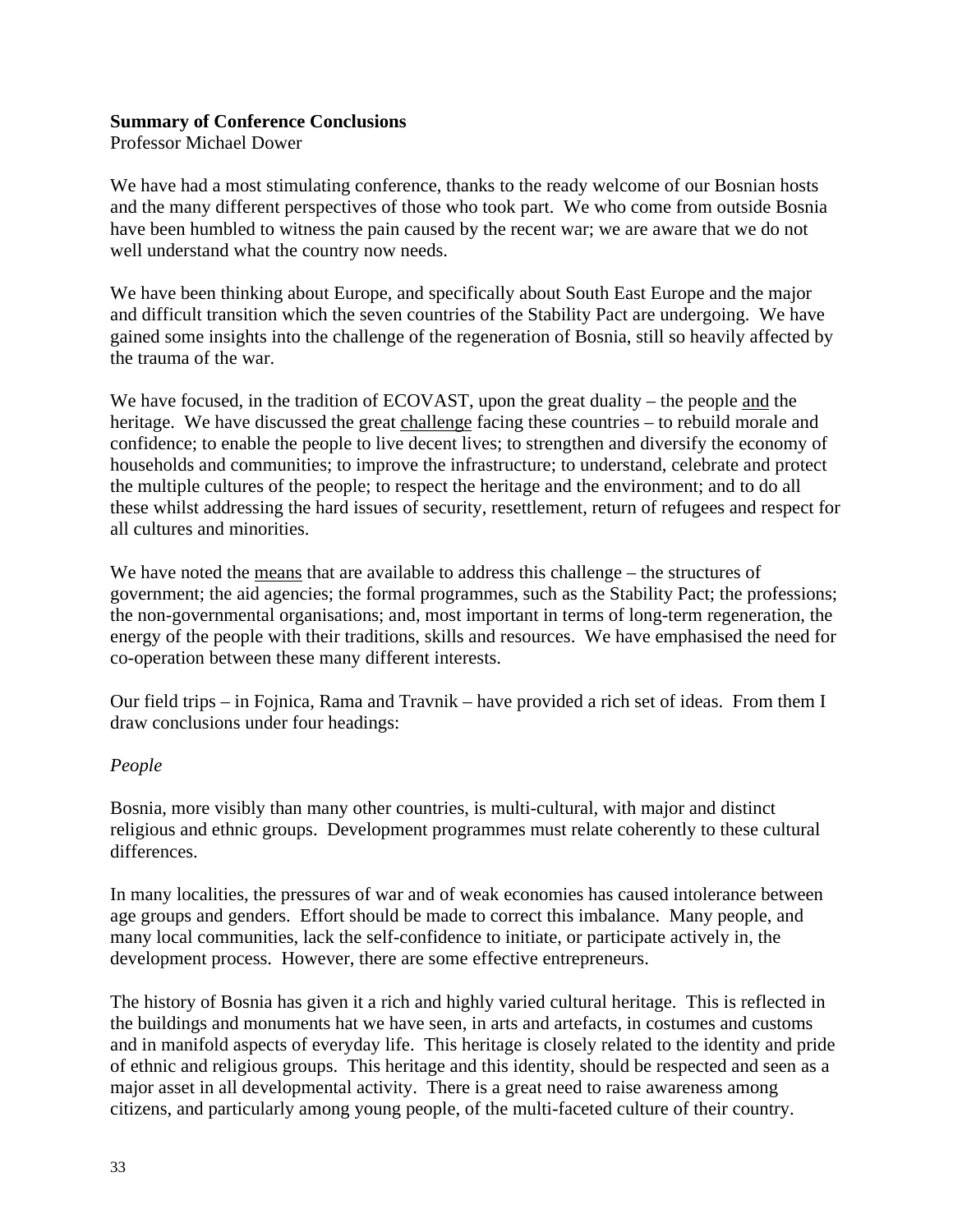Education should be used to promote the interest of young people to stay in and rebuild this country, rather than to escape from it.

Many people in Bosnia lack housing. High priority must be given to provision of houses and to the extension of private ownership of houses and land, so that people have the incentive to invest and to improve their prosperity. In this work, close attention should be paid to the sensible location and good design of houses; to the appropriate use of materials; and, whenever possible, to continuity of or harmony with, traditional building styles.

#### *Environment*

Bosnia has a magnificent heritage of landscape, ecosystems, wildlife and man-made structures. It is rich in natural resources, with a varied climate.

These resources, if well used, offer a sound basis for high quality of life for all the people and for a diversified economy. For example, the country can use its water resources, wind, sun and biomass to create ample supplies of renewable energy. Many wild species – for example mushrooms, berries and medieval herbs – offer potential for enhanced economic use.

Bosnia needs a massive and continuing effort to improve the infrastructure of roads, electricity, water supply and sewerage systems; and also a modern system of information technology, which could have crucial importance in rebuilding its economy.

The effort of rebuilding should be aided, and guided, by spatial planning at regional and local level. This is needed in order to bring some order, harmony and calm into towns which are now beset by traffic, refuse and neglected land.

## *Economy*

Bosnia's economy has been ravaged by the war. Many thousands of people have left the country to seek work abroad. Unemployment levels are appallingly high. There is thus an urgent need to strengthen and diversify the economy. This effort demands action by governments, but it should be rooted in the strengthening of the household economy. People need, first, to feel secure within homes and their basic necessities. Many can meet their own basic needs from their gardens, orchards or small holdings. Small enterprises can start from the home.

The primary industries – agriculture, forestry, fishing, mineral extraction – can continue to provide the strong foundation for local economies in much of Bosnia. There must be high potential to add value, in local economies, to the products of these primary industries – for example, through processing of milk or meat or wool, through use of timber in building and other trades.

The traditional trades of Bosnia – leather work, textiles, metalwork, wood carving and much else – have declined drastically, but they offer a 'rootstock' of new life in local economies.

The great effort of rebuilding in Bosnia means that the construction industry plays a major role in the economy. There is much to be gained – for both the economy and the cultural traditions of the country – through the use by that industry of Bosnia's own resources of stone and timber.